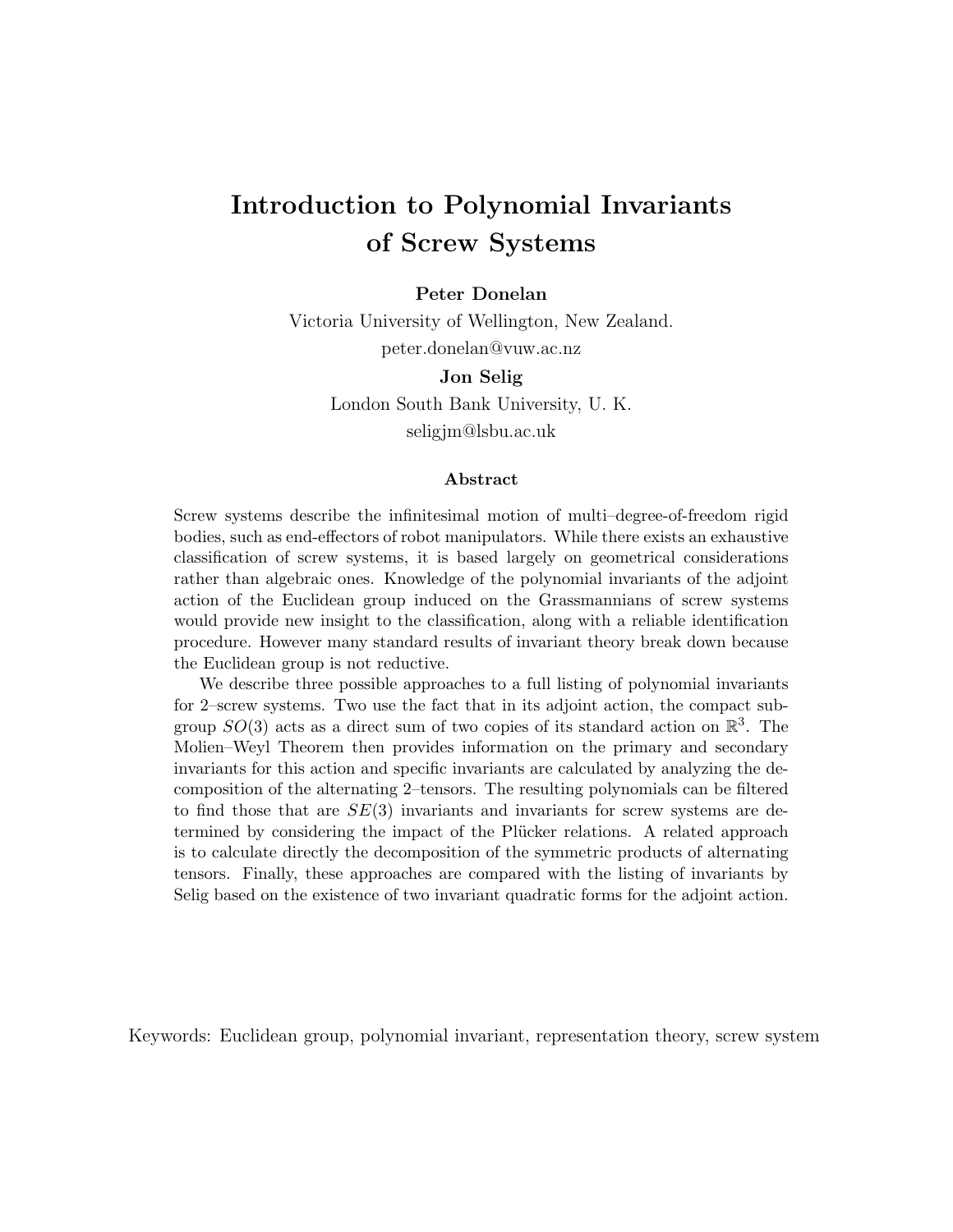### 1 Introduction

Screws and screw systems are the fundamental mathematical representations of single and multi-variate infinitesimal motion of rigid bodies. Hence they are widely used in robotics and mechanism theory [2,12]. The position of a rigid body in three dimensions with respect to some reference position can be represented by an element of the Euclidean group  $SE(3)$ , which is a semi-direct product of the group of orientation-preserving rotations  $SO(3)$  and the translation group  $\mathbb{R}^3$ .  $SE(3)$  is thus a 6-dimensional Lie group. Its Lie algebra  $\mathfrak{se}(3)$  is the sum of  $\mathfrak{so}(3)$ , the algebra of  $3\times 3$  antisymmetric matrices (infinitesimal rotations) and  $\mathfrak{t}(3)$  (infinitesimal translations). Each subalgebra can be identified with  $\mathbb{R}^3$ , but in the first instance the bracket is equivalent to vector product while in the second the bracket is zero, so it is abelian. The twisted product in the group,  $(B, \mathbf{b}) \cdot (A, \mathbf{a}) = (BA, Ba + \mathbf{b})$  means that only the translations form a normal subgroup and the infinitesimal translations an ideal of the Lie algebra.

A screw is an element of the projective Lie algebra, i.e. a 1–dimensional subspace of  $\mathfrak{se}(3)$  while a *screw system of degree k* (or k–system) is a k–dimensional subspace. As an example, the motion of the end–effector of a serial robot arm with  $k$  joints is given by a kinematic mapping  $\lambda : M^{(k)} \to SE(3)$ , where  $M^{(k)}$  is a k-dimensional manifold representing the joint spaces; its infinitesimal capabilities in a given configuration  $x \in M$ are represented by the image of the derivative of  $\lambda$  at x. Away from singularities of the kinematic mapping and with appropriate choice of coordinate systems so that  $\lambda(x)$  is the identity in  $SE(3)$ , this image will be a k–system.

The classification of screw systems due to Hunt and Gibson [7, 12] is based on various geometric considerations, but its mathematical foundation is the adjoint action of  $SE(3)$ , which simply describes the effect of a simultaneous change of orthonormal coordinate frame in the moving rigid body and the ambient space. Donelan and Gibson [3,4] give a direct, essentially elementary proof that the ring of polynomial invariants for the adjoint action of  $SE(n)$  is finitely generated, exhibiting explicit generators. For  $n = 3$ , these are the two classical quadratic invariants, the Klein and Killing forms, whose ratio  $h$  is the pitch of a screw. This distinguishes all orbits except those for which  $h = \infty$ . There is an induced action on the spaces of screw systems (Grassmannians) and the Hunt–Gibson classes are unions of orbits of this action, generally displaying moduli such as principal pitches.

The typical way of presenting a screw system is by means of a basis for the corresponding subspace in  $\mathfrak{se}(3)$ , consisting of 6–vectors in Plücker or screw coordinates. A fundamental problem is to determine the Hunt–Gibson class of a system effectively from this information. One approach is to deterrmine polynomial invariants for the induced action. The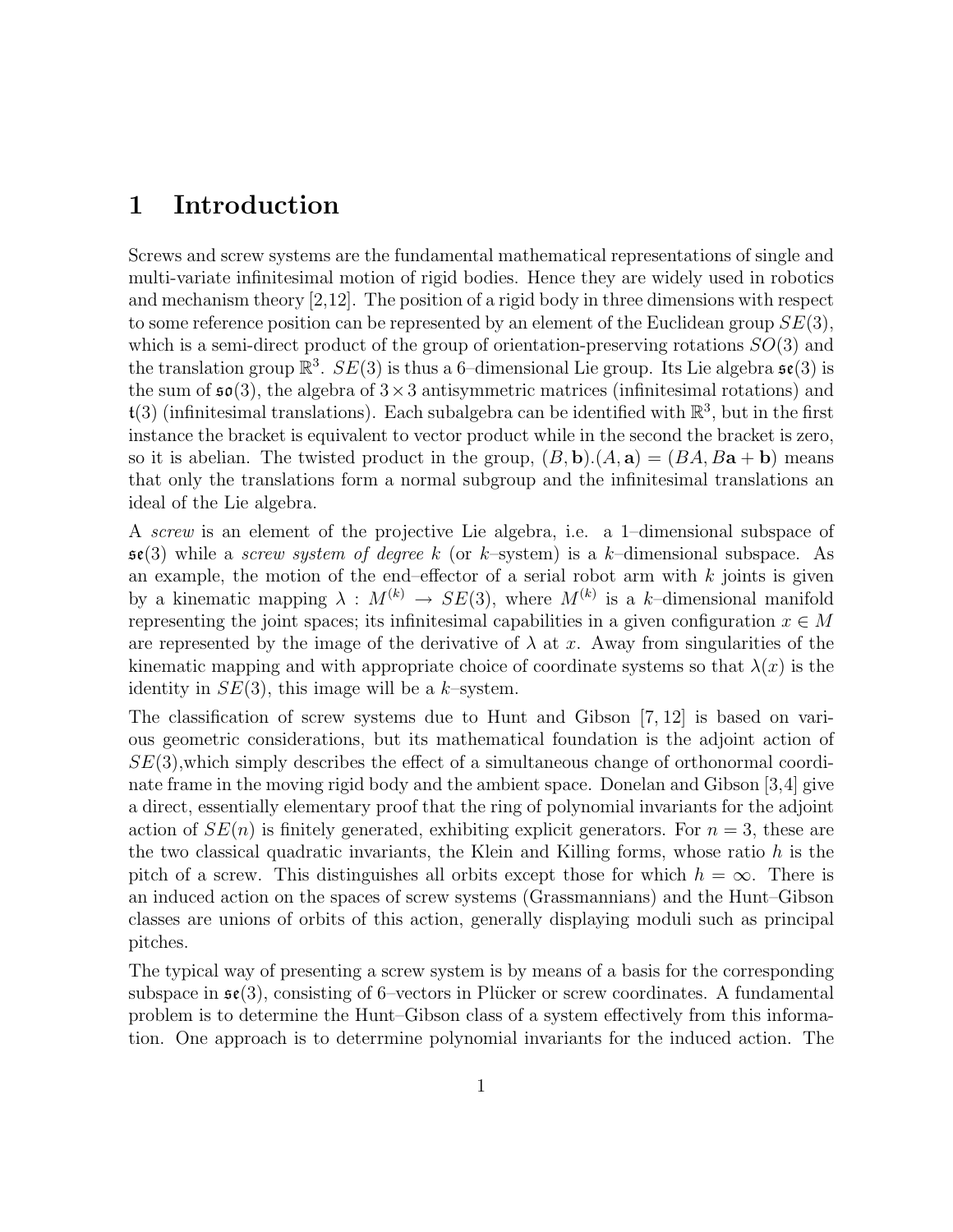only results we are aware of concerning polynomial invariants for screw systems are those first given by Selig [19], who deduces certain quadratic invariants for screw systems and shows that the Hunt–Gibson classification can be partially recovered from them. That work is the foundation for this paper. However it is also worth mentioning, since it provides an early model for the application of invariant theory in this field, the work of von Mises [24] on invariants of tensor products and symmetric products (which he termed dyads) of motors (see also [20]).

Semi-direct products often do not fit the standard invariant theory; for example, as a Lie group,  $SE(3)$  is not semisimple, as the infinitesimal translations in the Lie algebra form a non-trivial abelian ideal. Consequently  $SE(3)$  is not completely reducible (equivalently, linearly reductive in the context of algebraic groups), that is, invariant subspaces of a representation do not necessarily possess invariant complements, and the representation theory cannot be based on a study of irreducible representations alone [8]. In particular, the algebra of polynomial invariants of a representation is not automatically known to be finitely generated (Hilbert's Finiteness Theorem) [21].

There is nevertheless an extensive literature on semi-direct products and the Euclidean group in particular. In the mathematical physics literature the relevant groups are usually called inhomogeneous groups. A theorem of Gel'fand [6] shows that the invariant polynomials of the coadjoint action are determined by the elements of the centre of the universal enveloping algebra. For semisimple groups, the non-degeneracy of the Killing form enables the same to be said for the adjoint action. Guillemin and Sternberg [9]) analyze the co-adjoint orbits for semi-direct products and Perroud [17] deduces invariants for a large range of inhomogeneous classical groups. A different approach arises from Inönü– Wigner contraction [13], which gives  $SE(n)$  as a contraction of  $SO(n+1)$ . Rosen [18] and Takiff [23] use this to derive invariants for the Euclidean groups. Panyushev [16] gives a quite general theoretical treatment of Lie algebra semi-direct products from an algebraicgeometric viewpoint. In particular, for semi-direct products  $G \ltimes V$  with G reductive, the ring of polynomial invariants for the adjoint action is finitely generated.

The purpose of this paper is to describe approaches to deriving a complete list of polynomial invariants for screw–systems and to begin such a programme in the case of 2–sytems. These form a Grassmannian variety in the space of alternating 2–forms on the Lie algebra  $\mathfrak{se}(3)$ , defined by the Plücker relations. We follow an approach similar to that of King and Welsh [14] for invariants of 2-qubit systems and use the fact that the adjoint representation contains as a subrepresentation a twofold copy of the standard representation V of SO(3), which is reductive. Section 2 reviews relevant aspects of representation and invariant theory, in particular for  $SO(3)$ . Polynomial invariants for this action correspond to the trivial components of the symmetric powers of the dual representation. In Section 3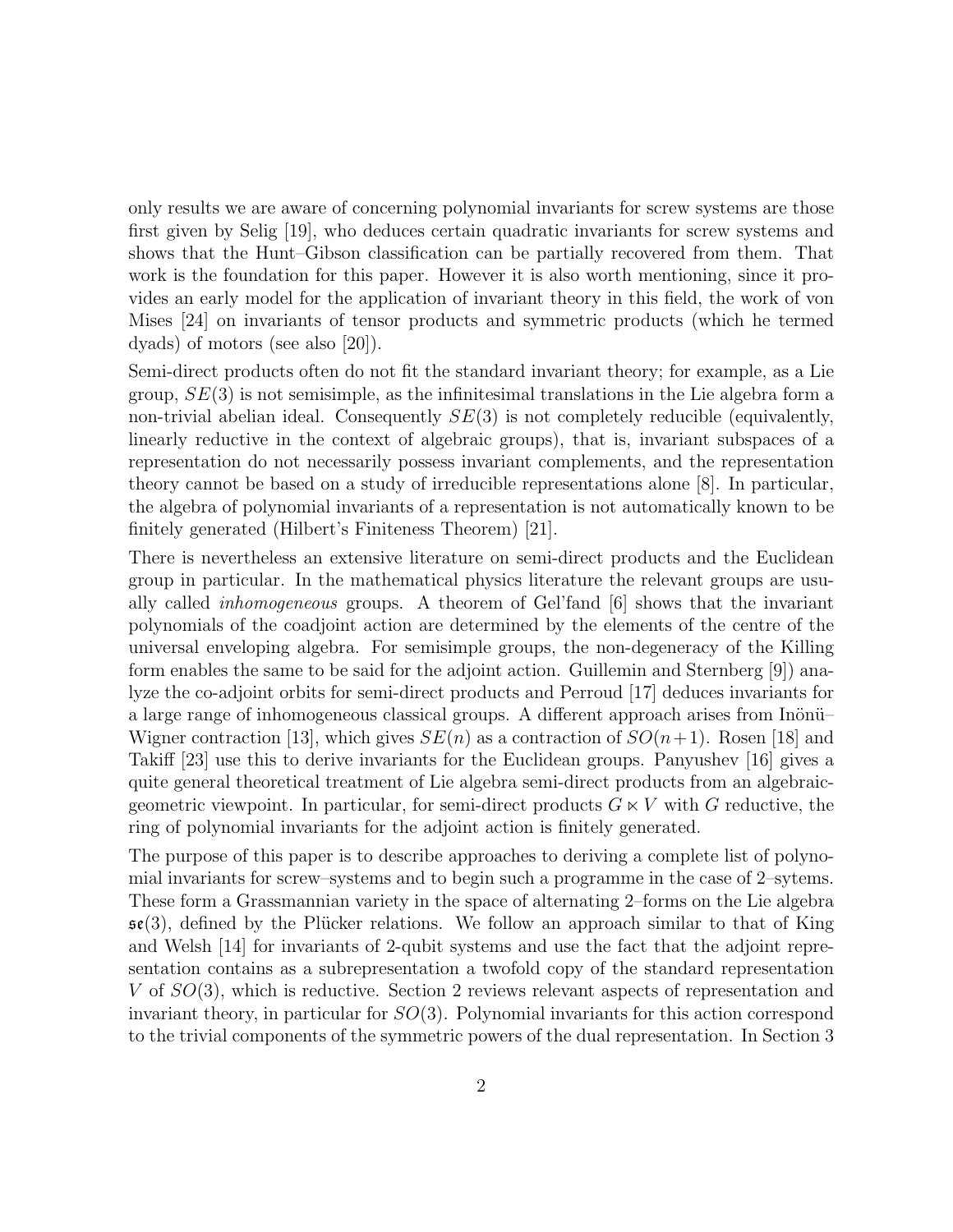this is applied to the adjoint action of  $SE(3)$  and its invariants deduced. This approach is developed in Section 4, where the Molien–Weyl Theorem gives a prediction of the number and degree of polynomial invariants for the induced action of  $SO(3)$  on the alternating 2-forms.

Three approaches to calculating explicit lists of invariants are described. The first uses coefficients of the characteristic polynomial of products of the components of a partition of the antisymmetric matrix representation of alternating 2–forms. The second is based on an explicit decomposition of the symmetric powers of the dual representation into irreducible components. The third, following Selig [19], makes use of the invariant quadratic forms of the adjoint action. Some comparison of the results is attempted.

It s then be necessary to check which of the invariants is in fact an  $SE(3)$  invariant and then to work modulo the Plücker relations to obtain invariants in the coordinate ring of the relevant Grassmannian variety of 2–systems. However this final part of the programme has not yet been attempted.

# 2 Representations of  $SO(3)$  and their invariants

We first briefly review general notation from multilinear algebra and representation theory (see, for example, [5]). For any finite-dimensional vector space V (over  $\mathbb R$  or  $\mathbb C$ ), let  $V^*$ denote its dual space,  $\otimes^k V = V \otimes \cdots \otimes V$  the k-fold tensor product of V,  $S^k V$  and  $\bigwedge^k V$ the subspaces of symmetric and alternating tensors respectively. If  $\{e_1, \ldots, e_n\}$  is a basis for V, the canonical dual basis is  $\{f_1, \ldots, f_n\}$  where  $f_j(e_i) = \delta_{ij}$ . In terms of these bases, if  $\mathbf{x} \in V$  and  $\mathbf{y} \in V^*$  then the dual pairing is given by  $\mathbf{y}^t\mathbf{x}$ . The elements  $e_{i_1} \otimes \cdots \otimes e_{i_k}$ ,  $1 \leq i_j \leq n$  for  $j = 1, \ldots, k$  form a basis for  $\otimes^k V$ . Bases for the symmetric and alternating powers consist of elements of the form

$$
e_{i_1} \cdots e_{i_k} = \sum_{\sigma \in \mathfrak{S}_k} e_{i_{\sigma}(1)} \otimes \ldots \otimes e_{i_{\sigma}(k)} \qquad 1 \le i_1 \le \cdots \le i_k \le n
$$
  

$$
e_{i_1} \wedge \cdots \wedge e_{i_k} = \sum_{\sigma \in \mathfrak{S}_k} \text{sgn}(\sigma) e_{\sigma(i_1)} \otimes \ldots \otimes e_{\sigma(i_k)} \qquad 1 \le i_1 < \cdots < i_k \le n \qquad (1)
$$

where  $\mathfrak{S}_k$  denotes the permutation group on  $\{1,\ldots,k\}$  and  $sgn(\sigma)$  the sign of a permutation  $\sigma \in S_k$ . We will use the abbreviation  $e^k$  for  $e.e \ldots e \in S^k V$ . Note that  $\dim \otimes^k V = n^k$ ,  $\dim S^k V = \binom{k+n-1}{k}$  $\binom{n-1}{k}$  and dim  $\bigwedge^k V = \binom{n}{k}$  $\binom{n}{k}$ . The following direct sum decompositions will be used:

$$
S^{k}(V \oplus W) \cong \bigoplus_{r=0}^{k} S^{r}V \otimes S^{k-r}W, \qquad \Lambda^{k}(V \oplus W) \cong \bigoplus_{r=0}^{k} \Lambda^{r}V \otimes \Lambda^{k-r}W \qquad (2)
$$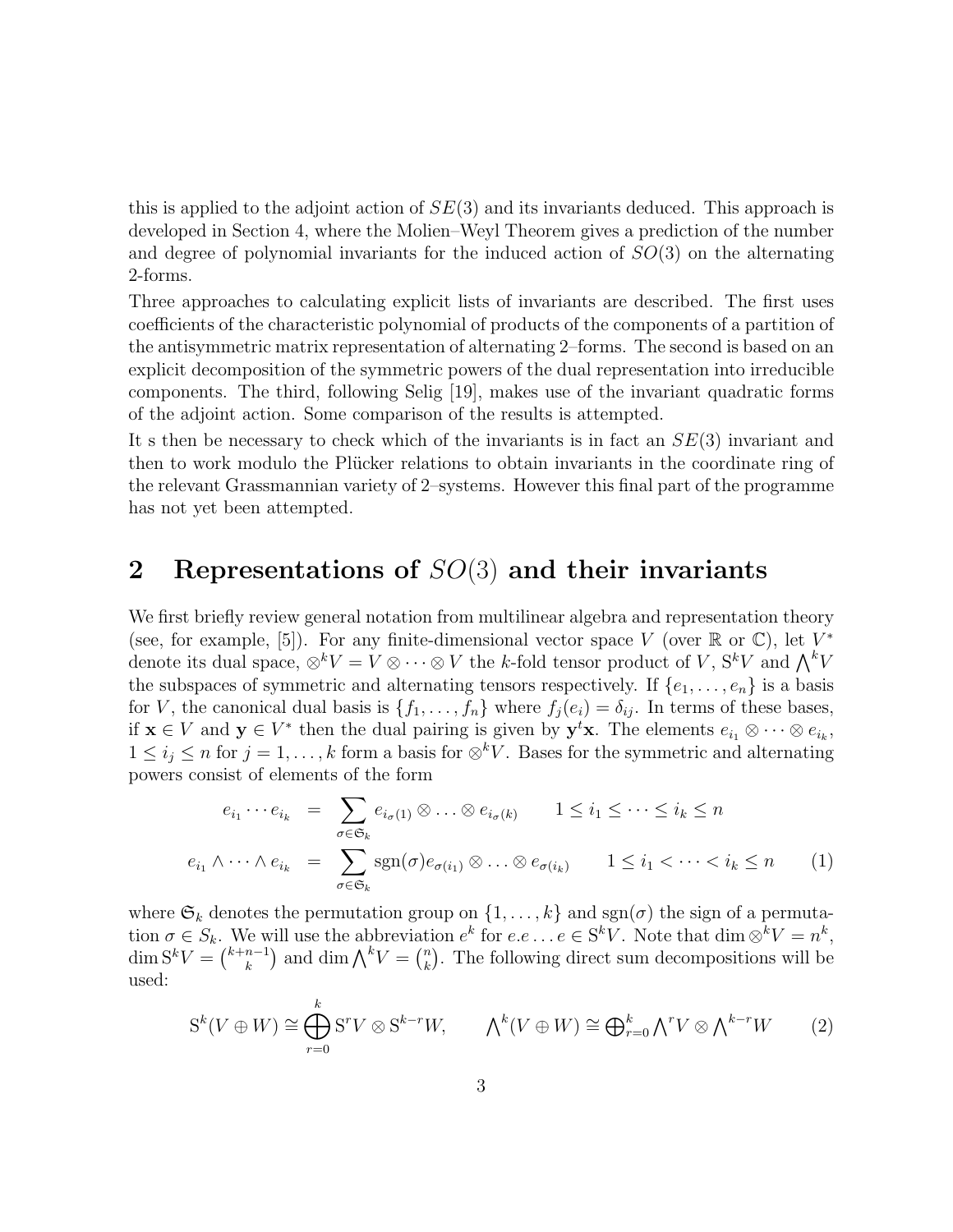The k-fold symmetric power  $S^kV^*$  can be identified in a natural way with the space of homogeneous polynomials on V of degree k since for  $\mathbf{x} = \sum_{i=1}^{n} x_i e_i, (f_{i_1} \cdots f_{i_k})(\mathbf{x}) =$  $x_{i_1}\cdots x_{i_k}$ .

If G is a Lie group acting on V, so there is a homomorphism  $\rho: G \to GL(V)$  (we will usually say simply that V is a representation of G, without specifying  $\rho$ ), then there is a dual representation  $\rho^*$  on  $V^*$  defined to ensure duality is preserved; it follows that  $\rho^*(g) = \rho(g^{-1})^t$  with respect to any basis for V and its dual basis in V<sup>\*</sup>. Also, there are induced representations on  $\otimes^k V$ , consequently also  $S^k V$ ,  $\bigwedge^k V$ , defined by  $g \cdot (v_1 \otimes \cdots \otimes v_k)$  $v_k$ ) =  $g(v_1) \otimes \cdots \otimes g(v_k)$ . In particular, polynomial invariants of the group action are fixed points of the induced action of G on  $S(V^*) = \bigoplus_{k=0}^{\infty} S^k V^*$ .

There is an associated representation of the Lie algebra  $\mathfrak g$  of  $G$ , obtained by differentiating and evaluating at the identity in  $G$ , which provides infinitesimal information about the representation. Since the derivative of a constant is zero, a polynomial invariant of G is therefore killed by the corresponding action of  $\mathfrak{g}$ , though we will still describe it as an invariant of the action of  $\mathfrak{g}$ . Associated representations of the Lie algebra satisfy  $X^* = -X^t$  and

$$
X.(v_1 \otimes v_2 \otimes \cdots \otimes v_k) = X.v_1 \otimes v_2 \otimes \cdots \otimes v_k + v_1 \otimes X.v_2 \otimes \cdots \otimes v_k + \cdots + v_1 \otimes v_2 \otimes \cdots \otimes X.v_k \tag{3}
$$

Similar expressions apply to symmetric and alternating powers. For a connected, simply connected group  $G$ , there is a one-to-one correspondence between representations of  $G$ and those of g.

The *adjoint* representation Ad of a Lie group G on its Lie algebra  $\mathfrak g$  is given by differentiating conjugation  $h \mapsto ghg^{-1}$  in the group at the identity. Thus  $\text{Ad}(g)(X) = gXg^{-1}$ . The corresponding action of g is denoted ad and it determines the Lie bracket operation in the algebra  $ad(X)Y = [X, Y]$ . The *coadjoint* representation is the dual Ad<sup>\*</sup>.

The group  $SO(3)$  is the subset of the group  $GL(3)$  of (real) non-singular  $3 \times 3$  matrices that preserve a given symmetric positive-definite bilinear form Q, the Euclidean inner product on  $V = \mathbb{R}^3$ . In terms of the standard basis for  $\mathbb{R}^3$ ,  $Q(\mathbf{x}_1, \mathbf{x}_2) = x_1x_2 + y_1y_2 + z_1z_2$ . The action of  $SO(3)$  on  $\mathbb{R}^3$  is its *standard* representation. The universal propoerty of the symmetric product means that Q can be regarded as an element of  $(S^2V)^* \cong S^2V^*$ and, by definition, it is a basic quadratic invariant of the standard representation. Let  $\{e_x, e_y, e_z\}$  denote the standard basis for V and  $\{f_x, f_y, f_z\} \subset V^*$  its canonical dual basis, then Q has the form  $\frac{1}{2}(f_x^2 + f_y^2 + f_z^2)$ . (The factor  $\frac{1}{2}$  arises because our definition of the symmetric product (1) does not include an averaging factor.)

The Lie algebra  $\mathfrak{so}(3)$  has as a basis the infinitesimal rotations X, Y, Z derived from the one-parameter subgroups of rotations with angular velocity 1 about the axes  $e_x, e_y, e_z$ ,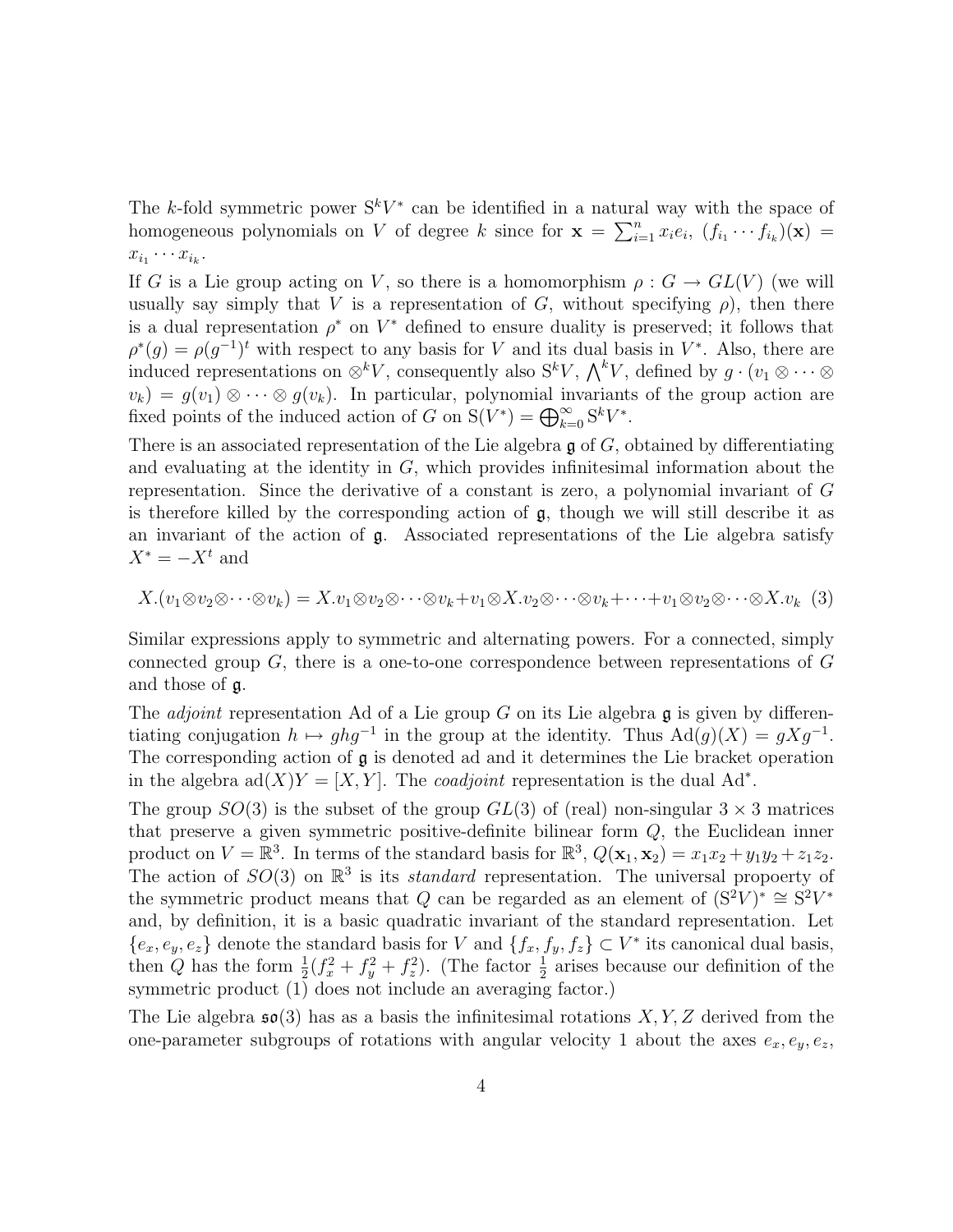respectively. Thus in matrix form, for example

$$
Z = \begin{pmatrix} 0 & -1 & 0 \\ 1 & 0 & 0 \\ 0 & 0 & 0 \end{pmatrix}.
$$

In this basis, the standard action of the Lie algebra corresponds to vector product in  $\mathbb{R}^3$ :

$$
(uX + vY + wZ)(xe_x + ye_y + ze_z) = (u, v, w) \times (x, y, z).
$$

The adjoint action coincides with this:

$$
[u_1X + v_1Y + w_1Z, u_2X + v_2Y + w_2Z] = (u_1, v_1, w_1) \times (u_2, v_2, w_2).
$$

The representation theory for  $SO(3)$  can be derived from that of its simply connected double cover  $SU(2)$ , their Lie algebras being isomorphic. Every complex representation of  $\mathfrak{su}(2)$  restricts to a real one [5, 19] and one can check which of the corresponding representations of  $SU(2)$  project to representations on  $SO(3)$ .

The element  $J_3 = Z$  (or equally any infinitesimal rotation) spans a Cartan subalgebra, giving rise to the decomposition of the Lie algebra into its root spaces; the roots are  $\pm i$ , with root spaces spanned by  $J_{\pm} = Y \pm iX$  respectively. In matrix form

$$
J_{+} = \begin{pmatrix} 0 & 0 & 1 \\ 0 & 0 & -i \\ -1 & i & 0 \end{pmatrix}, \quad J_{-} = \begin{pmatrix} 0 & 0 & 1 \\ 0 & 0 & i \\ -1 & -i & 0 \end{pmatrix}.
$$

The commutation relations for this basis are

$$
[J_3, J_+] = iJ_+, \t [J_3, J_-] = -iJ_-, \t [J_+, J_-] = 2iJ_3.
$$
 (4)

In any representation L of  $\mathfrak{so}(3,\mathbb{C})$ , there exists an eigenvector of  $J_3, u \in L$ , which is in the kernel of  $J_+$ . The maximal sequence of non-zero vectors  $u, J_-(u), J^2_-(u), \ldots, J^m_-(u)$  spans an irreducible invariant subspace  $L_m$  spanned by eigenvectors of  $J_3$  with highest weight  $mi/2$ . Irreducible representations are thus isomorphic to some  $L_{m/2}$ ,  $m = 0, 1, 2, \ldots$ , of dimension  $m + 1$ . These only correspond to representations of  $SO(3)$  for m even. As real representations,  $L_0 \cong \mathbb{R}$  is the trivial representation; the standard representation is  $L_1 \cong \mathbb{R}^3$ . The adjoint and coadjoint representations are also isomorphic to  $L_1$  and from now on we identify X, Y, Z with  $e_x, e_y, e_z$  respectively. In fact Q gives rise to a canonical SO(3)–invariant isomorphism  $V \to V^*$ , given by  $u \mapsto Q(u, \cdot)$ , which ensures that structural expressions involving  $V$  remain true when  $V$  is replaced by  $V^*$ .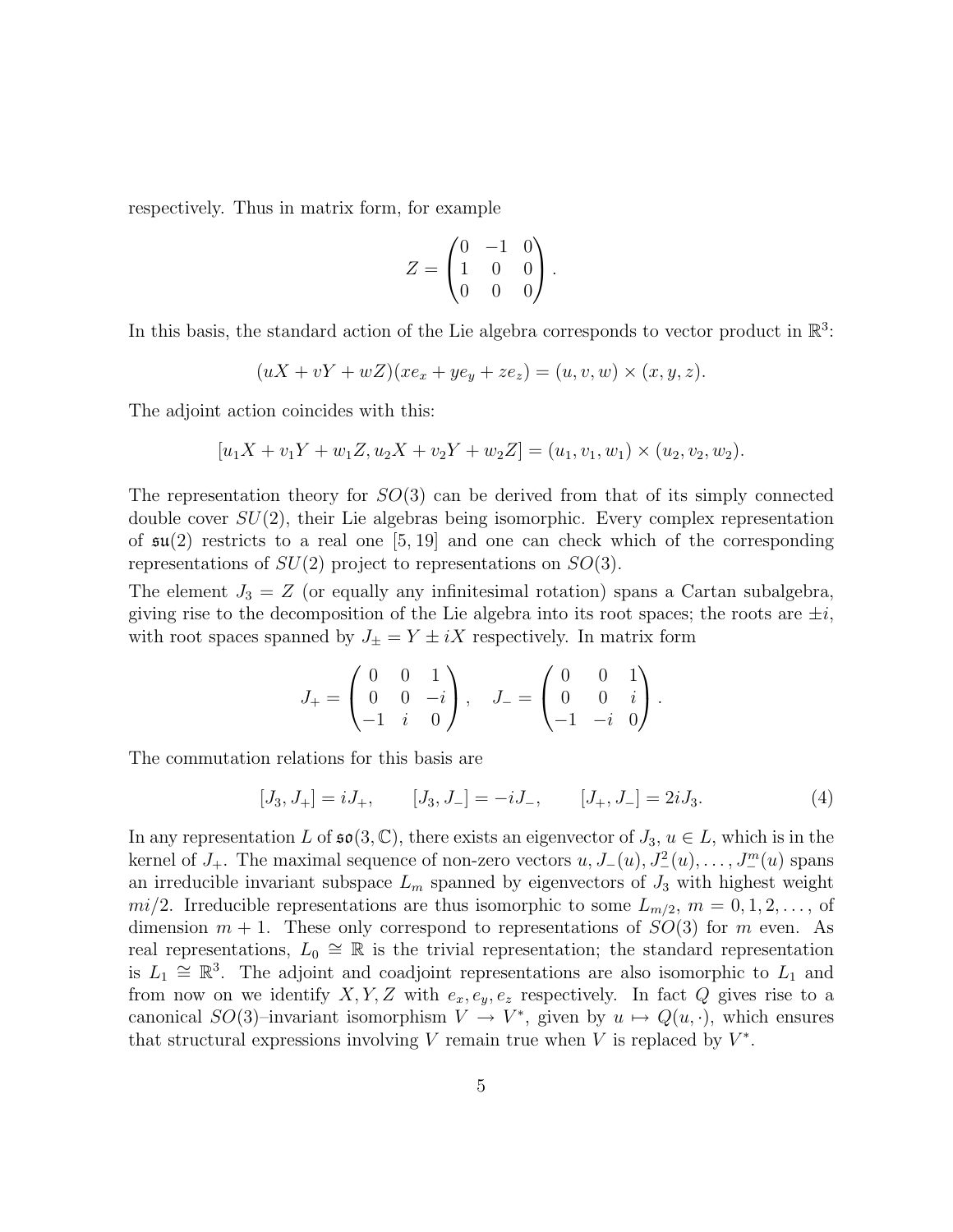For the adjoint (standard) representation, the relevant highest weight eigenvector may be taken as  $e_{+} = (i, 1, 0)^{t}$ , with eigenvalue i, which together with  $e_{0} = J_{-}(e_{+}), e_{-} = J_{-}(e_{0})$ form a basis for  $L_1$ . In terms of  $e_x$ ,  $e_y$ ,  $e_z$ :

$$
e_{+} = ie_{x} + e_{y} \t e_{x} = -\frac{1}{4}i(2e_{+} - e_{-})
$$
  
\n
$$
e_{0} = -2ie_{z} \t e_{y} = \frac{1}{4}(2e_{+} + e_{-})
$$
  
\n
$$
e_{-} = -2ie_{x} + 2e_{y} \t e_{z} = \frac{1}{2}ie_{0}
$$
\n(5)

There is a dual basis  $f_+, f_0, f_0$  for the coadjoint action but with subscripts denoting the sign of the corresponding eigenvalue, so that  $f_+(e_-) = 1$  etc, since  $J_3$  dualises to  $-J_3^t$ . The invariant form becomes  $Q = 4f_+f_- - 2f_0^2$  in this basis [19]. Note that, for example  $Q(e_{+}, e_{+}) = 0.$ 

In order to determine all the polynomial invariants, we can analyze the structure of the symmetric powers of the dual or, equivalently, the symmetric powers of  $V = L_1$  itself. This is well known but we include it here for completeness and because it provides a simple example of the approach we use to to find invariants for screw systems.

**Lemma 2.1.** The symmetric powers of the standard representation of  $SO(3)$  for  $k \geq 0$ may be decomposed as:

$$
S^{k}L_{1} = \begin{cases} L_{2m} \oplus L_{2m-2} \oplus \cdots \oplus L_{0} & k = 2m \\ L_{2m+1} \oplus L_{2m-1} \oplus \cdots \oplus L_{1} & k = 2m+1 \end{cases}
$$
(6)

*Proof.* The result is trivial for  $k = 0, 1$ . We proceed by induction. For each  $k \geq 2$ , Q gives rise to a (surjective) linear contraction  $\Psi^{(k)}$ :  $S^{k}L_1 \rightarrow S^{k-2}L_1$ :

$$
\Psi^{(k)}(v_1v_2\cdots v_k) = \sum_{i < j} Q(v_i, v_j)v_1\cdots\hat{v}_i\cdots\hat{v}_j\cdots v_k \tag{7}
$$

(where  $\hat{ }$  denotes omission).  $\Psi^{(k)}$  is  $SO(3)$ -equivariant so its kernel is an invariant subspace of dimension  $\binom{k+2}{k}$  $\binom{k}{k} - \binom{k}{k-1}$  $(k-2) = 2k+1$ , and invariant complement, so  $S^k L_1 = \ker \Psi^{(k)} \oplus S^{k-2} L_1$ . It is clear that  $e_+^k$  is in the kernel of  $\Psi^{(k)}$  and by (3) eigenvalues are additive, so its eigenvalue is ki. Thus the kernel must be the irreducible representation  $L_k$  of  $SO(3)$ . The result follows by induction.  $\Box$ 

We will also make use of the following identity:

$$
L_m \otimes L_n \cong L_{m+n} \oplus L_{m+n-1} \oplus \cdots \oplus L_{|m-n|}.\tag{8}
$$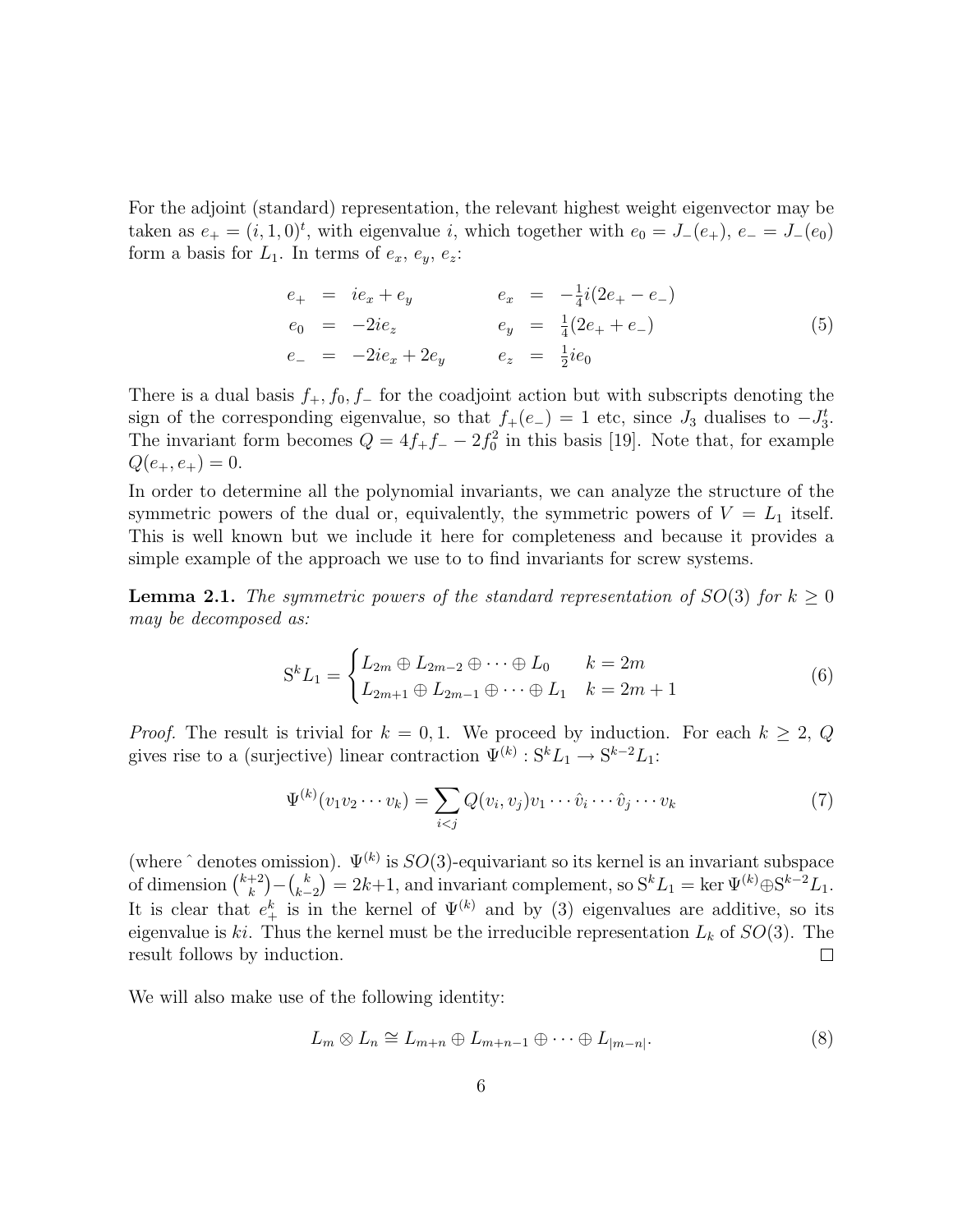This is readily derived by observing that eigenvalues of elements of the tensor product are sums of eigenvalues of the components and then counting eigenvectors.

Since  $V^*$  is isomorphic to  $L_1$ , polynomial invariants can only arise from trivial components of the decompositions in Lemma 2.1. Up to scalar multiples therefore there can only be one invariant of each even degree. For degree 2, we know this is  $Q = \frac{1}{2}$  $\frac{1}{2}(f_x^2+f_y^2+f_z^2);$ powers of this account for all the other components so Q spans the ring of polynomial invariants.

An alternative approach to the structure of the invariant ring is provided by the following classical theorem. Let V be a representation of a Lie group  $G, k[V]$  the ring of polynomial functions on V where  $k = \mathbb{R}, \mathbb{C}$ . Denote by  $k[V]^{\tilde{G}}$  the ring of invariant polynomials under the action of  $G$ . The ring is graded by degree  $d$ , the homogeneous components of an invariant polynomial being themselves homogeneous:  $k[V]$ <sup> $G = \bigoplus_{d=0}^{\infty} k[V]_d^G$ . As we</sup> have seen, the direct sum components can be realised as the trivial components of the representations  $S^dV$ . The *Hilbert series* of the representation is the formal power series

$$
H(k[V]^{G},t) = \sum_{d=0}^{\infty} \dim k[V]_{d}^{G} t^{d}
$$

Further, if  $V = \bigoplus_{i=1}^m V_i$ , let  $\mathbf{t} = (t_1, \ldots, t_m)$  and for a multi-degree  $d = (d_1, \ldots, d_m) \in \mathbb{N}^m$ , let  $\mathbf{t}^d = \prod_{i=1}^m t_i^{d_i}$ . The direct sum decomposition enables the ring  $S^G$  to also be graded over the multidegrees  $d \in \mathbb{N}^m$ , say  $k[V]^G = \bigoplus_{d \in \mathbb{N}^m} k[V]^G_d$ . The multivariable Hilbert series is

$$
H(k[V]^{G}, \mathbf{t}) = \sum_{d \in \mathbb{N}^{m}} \dim k[V]_{d}^{G} \mathbf{t}^{d}.
$$

**Theorem 2.2** (Molien–Weyl). (a) Suppose that G is compact and  $d\mu$  is normalised Haar measure on G. Then for  $|t| < 1$ ,

$$
H(k[V]^{G},t) = \int_{G} \frac{d\mu}{\det(1 - tg)}.
$$

(b) Suppose G is semi-simple and T a maximal torus of a maximal compact subgroup of  $G, \alpha_1, \ldots, \alpha_d$  roots of G with respect to T, and W its Weyl group. If dv is normalised Haar measure on T then for  $|t| < 1$ ,

$$
H(k[V]^{G}, t) = \frac{1}{|W|} \int_{T} \frac{(1 - \alpha_{1}(g)) \cdots (1 - \alpha_{d}(g))}{\det(1 - tg)} d\nu
$$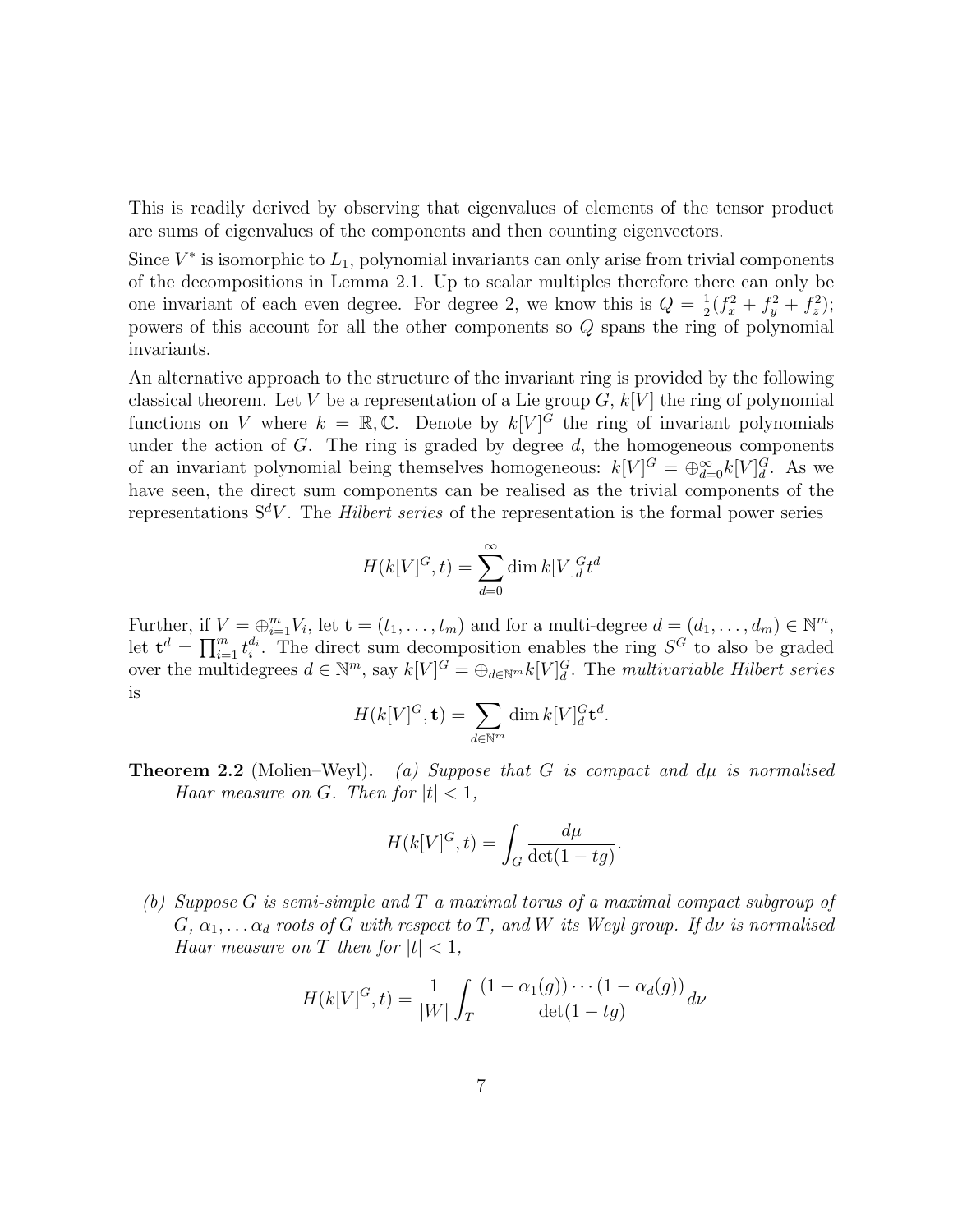(c) If  $V = \bigoplus_{i=1}^{m} V_i$ , then with notation as in (b) and  $|t_i| < 1$ ,  $i = 1, \ldots, m$ 

$$
H(k[V]^{G},t) = \frac{1}{|W|} \int_{T} \frac{(1 - \alpha_{1}(g)) \cdots (1 - \alpha_{d}(g))}{\prod_{i=1}^{m} \det(1 - t_{i}g)} d\nu
$$

Since the components of the maximal torus  $T$  can be parametrized by a unit complex number  $z \in S^1$ , it is generally possible to evaluate the integrals using the Residue Theorem from complex analysis. In the case of  $G = SO(3)$ , the group is already compact and a maximal torus is given by the subgroup of rotations about the z-axis. These may be diagonalized over the complex numbers with eigenvalues 1,  $e^{i\phi}$ ,  $e^{-i\phi}$ . The normalized Haar measure on T is given by  $d\nu = \frac{1}{\pi}$  $\frac{1}{\pi}(1 - \cos \phi)d\phi$ , and setting  $z = e^{i\phi}$  one obtains:

$$
d\nu = -\frac{(1-z)^2}{4\pi iz^2}dz.
$$

Applying Theorem 2.2(b), gives

$$
H(k[L_1]^{SO(3)}, t) = -\frac{1}{4\pi i} \oint_{|z|=1} \frac{(1-z)^2 dz}{z^2(1-t)(1-tz)(1-tz^{-1})}
$$

Given  $|t| < 1$ , the integral is equal to  $2\pi i$  times the sum of the residues at  $z = 0$  and  $z = t$ . the Hilbert series then evaluates to  $1/(1-t^2)$ . Expanding, this shows that there is one invariant of each even power, as observed before.

For a reductive group such as  $G = SO(3)$ , the ring  $k[V]^G$  satisfies the Cohen–Macaulay property [11] and we may obtain more precise information about the invariants. In addition to the ring being finitely generated, there exist sets of primary invariants  $\theta_1, \ldots, \theta_r$ and secondary invariants  $\eta_1, \ldots, \eta_s$  such that  $k[V]^G = \bigoplus_{i=0}^s \eta_i k[\theta_1, \ldots, \theta_r]$  where  $\eta_0 = 1$ . In particular, there are syzygies of the form

$$
\eta_i^2 = g_i(\theta_1, \dots, \theta_r) \tag{9}
$$

for some polynomials  $g_i$ . It can also be shown (see, for example, Sturmfels [22]) that

$$
H(k[V]^{G},t) = \frac{\sum_{i=0}^{s} t^{\deg \eta_{i}}}{\prod_{j=1}^{r} (1 - t^{\deg \theta_{j}})}.
$$
\n(10)

Note however that there will be more than one way to write a given Hilbert series in this form, so obtaining such a form does not automatically determine the degrees of primary and secondary invariants—see [14] for a simple counterexample. An alternative eligible form can be obtained by multiplying numerator and denominator by a term of the form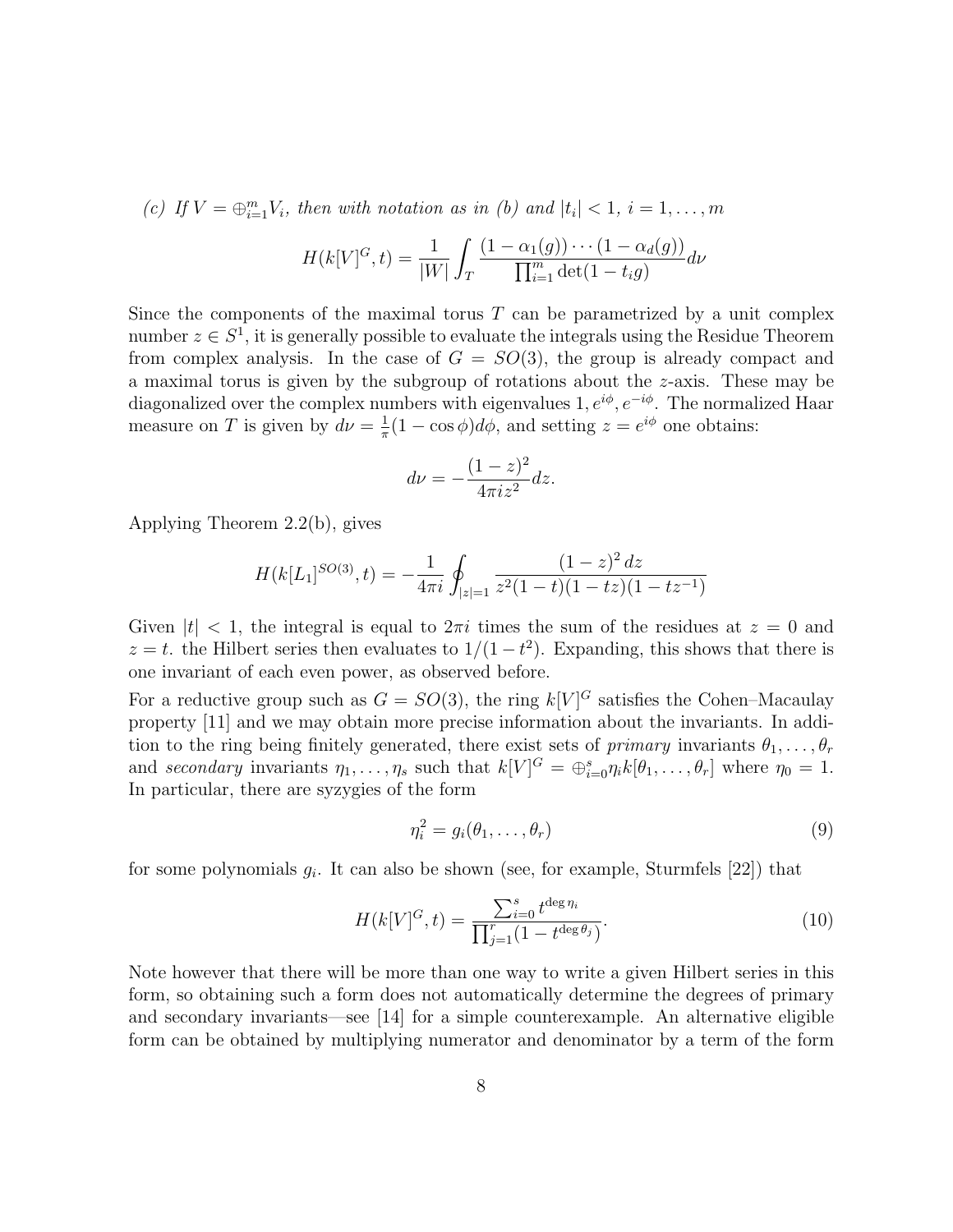$(1+t^{\deg\theta_j}+\cdots+t^{k\deg\theta_j})$  for some  $\theta_j$  and  $k\geq 1$ . This has the effect of replacing  $\theta_j$  by a primary invariant with a multiple of its degree, increasing by one the number of secondary invariants of deg  $\theta_j$  and adding further secondary invariants of degree  $\geq 2\deg\theta_j$ . Sturmfels describes a methodology for computing primary and secondary invariants using Gröbner bases but that may prove computationally intensive. While the number and degrees of the invariants is well defined, the invariants themselves do not have a canonical form.

# 3 Invariants of the adjoint action of  $SE(3)$

Our primary concern is with the proper Euclidean group  $SE(3) \cong SO(3) \ltimes \mathbb{R}^3$  and in particular its adjoint action. See Selig [19] for a more detailed description. The standard action of an element  $g = (R, t) \in SE(3)$  on  $\mathbf{x} \in \mathbb{R}^3$  is by rotation and translation  $x \mapsto Rx+t$ . Its 6–dimensional Lie algebra  $\mathfrak{se}(3)$  is, as a vector space, the direct sum of the infinitesimal rotations  $\mathfrak{so}(3)$  and infinitesimal translations  $\mathfrak{t}(3)$ . However the commutation relations are twisted; the translations form an abelian subalgebra but  $0 \neq [\mathfrak{so}(3), \mathfrak{t}(3)] \subseteq$  $\mathfrak{t}(3)$ . Elements  $s \in \mathfrak{se}(3)$  can be written as a pair of 3-vectors  $(\boldsymbol{\omega}^t, \mathbf{v}^t)^t$ . Here  $\boldsymbol{\omega} = \omega_x e_x + \omega_y e_y$  $\omega_y e_y + \omega_z e_z \in \mathfrak{so}(3)$  denotes an infinitesimal rotation or angular velocity vector (recall that we identified the infinitesimal rotation X with its axis  $e_x$ ) while  $\mathbf{v} = v_x e'_x + v_y e'_y + v_z e'_z \in$  $\mathfrak{t}(3)$  is an infinitesimal translation (velocity vector) with respect to the basis  $e_x^{\prime}, e_y^{\prime}, e_z^{\prime}$  of unit infinitesimal translations along the axes.

Let  $R \in SO(3)$  be a rotation matrix and define

$$
T = \begin{pmatrix} 0 & -t_z & t_y \\ t_z & 0 & -t_x \\ -t_y & t_x & 0 \end{pmatrix}
$$

to be the antisymmetric 3  $\times$  3 'translation' matrix corresponding to  $\mathbf{t} = (t_x, t_y, t_z)^t \in \mathbb{R}^3$ . This correspondence is a natural isomorphism  $\bigwedge^2 L_1 \cong L_1$ , which we will use again in Section 4. Then in terms of the basis  $(e_x, e_y, e_z, e'_x, e'_y, e'_z)$  for  $\mathfrak{se}(3)$ , the adjoint action is given by the  $6 \times 6$  matrix

$$
\mathrm{Ad}(g) = \begin{pmatrix} R & 0 \\ TR & R \end{pmatrix} \tag{11}
$$

The adjoint action of the Lie algebra (Lie bracket) is given by

$$
ad(\mathbf{s}_1)\mathbf{s}_2 = [\mathbf{s}_1, \mathbf{s}_2] = \begin{pmatrix} \boldsymbol{\omega}_1 \times \boldsymbol{\omega}_2 \\ \boldsymbol{\omega}_1 \times \mathbf{v}_2 - \boldsymbol{\omega}_2 \times \mathbf{v}_1 \end{pmatrix}
$$
(12)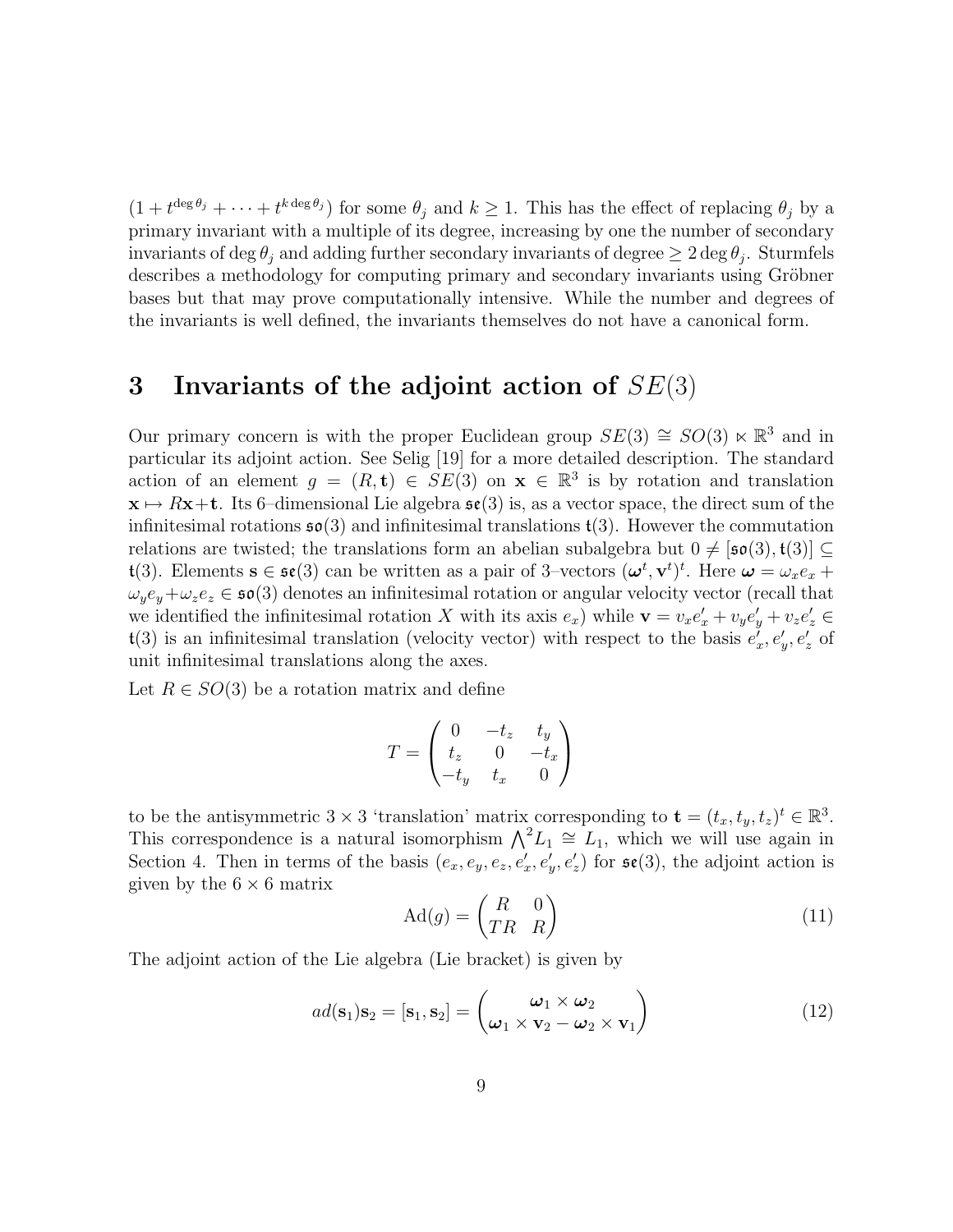As for  $\mathfrak{so}(3)$ , the complex adjoint representation of  $\mathfrak{se}(3)$  can be diagonalized. A suitable basis is given by

$$
J_3 = e_z, \quad J_+ = e_y + ie_x, \quad J_- = e_y - ie_x
$$
  

$$
P_3 = e'_z, \quad P_+ = e'_y + ie'_x, \quad P_- = e'_y - ie'_x
$$

The commutation relations include  $[J_+, P_3] = -iP_+, [J_-, P_3] = iP_-.$  It follows that an  $\mathfrak{so}(3)$  invariant of a representation is an  $\mathfrak{se}(3)$  invariant provided it is killed by  $P_3$ , since these commutation relations then insure it is also killed by  $P_{\pm}$ .

The adjoint action of  $P_3$  is given by

$$
P_3(e_+) = ie'_+, \ P_3(e_0) = 0, \ P_3(e_-) = -ie'_-, \ P_3(e'_+) = P_3(e'_0) = P_3(e'_-) = 0. \tag{13}
$$

As before, we select eigenvectors  $e_+, e_0, e_-$  of  $J_3$  (with respect to its adjoint action) and similarly  $e'_{+}$ ,  $e'_{0}$ ,  $e'_{-}$  for  $P_{3}$ , where  $J_{+}(e_{+}) = J_{+}(e'_{+}) = 0$  and  $J_{-}$  acts as a ladder operator down each sequence. Likewise there is a dual basis  $f_+, f_0, f_-, f'_+, f'_0, f'_-$  with  $f_i(e_{-j}) =$  $f_i'(e'_{-j}) = \delta_{ij}, i, j = +, 0, -$ . The adjoint and coadjoint actions are equivalent under the isomorphism between  $\mathfrak{se}(3)$  and  $\mathfrak{se}(3)^*$  that takes  $e_i \mapsto f'_i, e'_i \mapsto -f_i$ . The coadjoint action of  $P_3$  is then

$$
P_3(f_+) = P_3(f_0) = P_3(f_-) = 0, \ P_3(f_+') = -if_+, \ P_3(f_0') = 0, \ P_3(f_-') = if_-.
$$
 (14)

It is clear from (11) and (12) that the adjoint representation contains a subrepresentation of  $SO(3)$  (equivalently  $\mathfrak{so}(3)$ ), corresponding to two copies of its standard representation  $L_1 \oplus L_1$ . Any  $SE(3)$  invariant must be an invariant of the  $SO(3)$  subrepresentation. Evaluating the Hilbert series using the Molien–Weyl Theorem gives  $1/(1-t^2)^3$ , so there are three primary quadratic invariants. Combining the identities (2) and (8) we have

$$
S^2(L_1 \oplus L_1) \cong S^2L_1 \oplus (L_2 \oplus L_1 \oplus L_0) \oplus S^2L_1
$$

Since the coadjoint representation is also  $L_1$ , trivial components correspond to polynomial invariants. The first and last components give rise to the basic invariants of each copy of  $L_1$ , that is  $\omega \omega$  and **v**.**v** (in terms of coordinates), while the trivial component in the middle term corresponds to  $\omega$ .v. These are the 2-fold joint invariants of the standard representation [5], Appendix F. In terms of the dual basis the invariants are

$$
f_0^2 - 2f_+f_-,
$$
  $f_0'^2 - 2f'_+f'_-,$   $f_0f'_0 - f_+f'_- - f_-f'_+.$ 

It is clear, in this form, that each of the invariants has eigenvalue 0.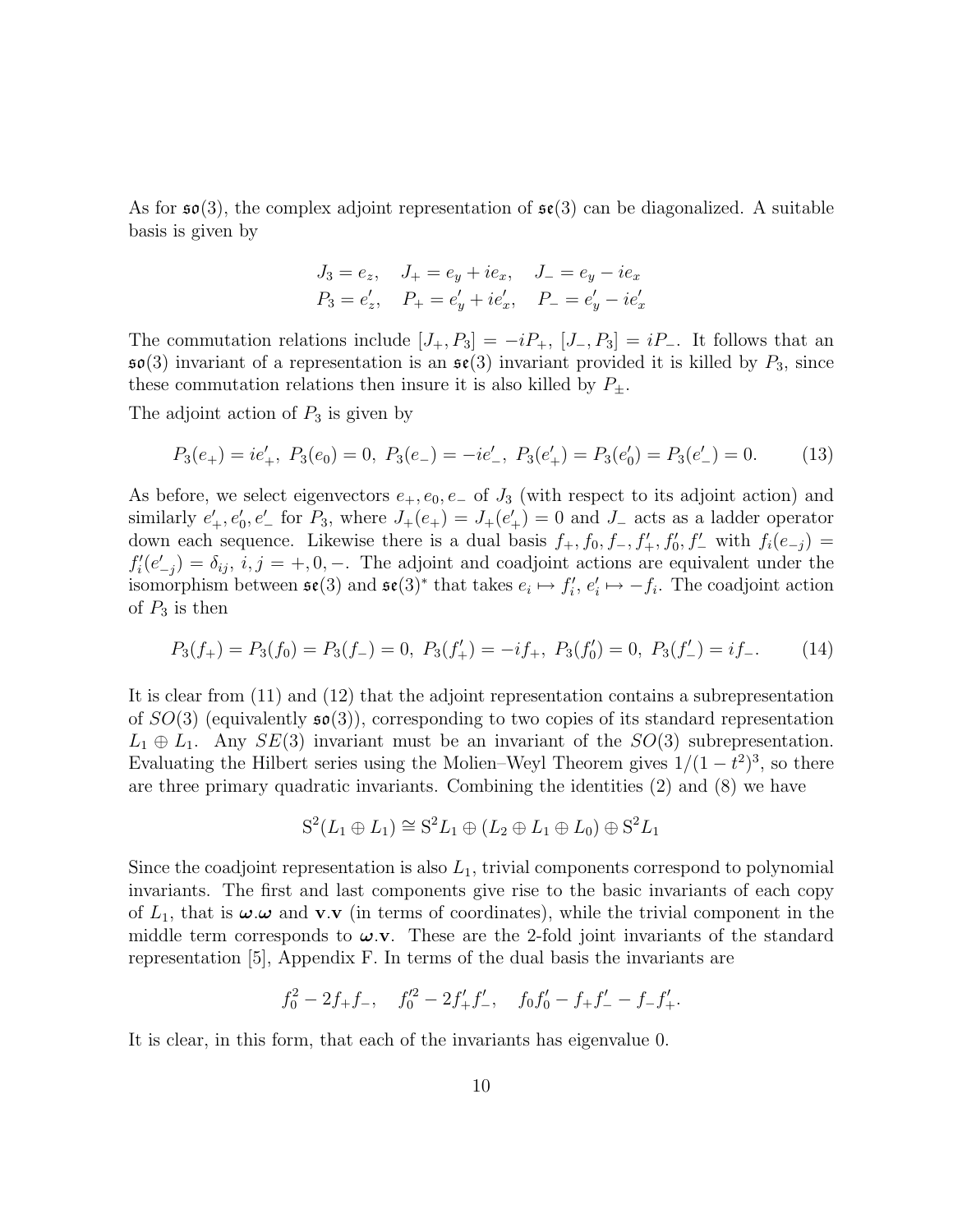We now determine which of these invariants is additionally preserved by the action of the translation subgroup. Directly, the subgroup action is given by:

$$
\begin{pmatrix} I & 0 \\ T & I \end{pmatrix} \begin{pmatrix} \omega \\ \mathbf{v} \end{pmatrix} = \begin{pmatrix} \omega \\ \mathbf{v} + \mathbf{t} \times \omega \end{pmatrix}
$$
(15)

Clearly  $\omega.\omega$ ,  $\omega.\mathbf{v}$  (the Killing and Klein forms respectively) remain invariant, while **v**.**v** does not. Alternatively, we can apply  $P_3$  to each form using (14) to get the same result. We conclude by giving a proof of the standard fact that these two forms generate the ring of invariant polynomials.

**Theorem 3.1.** Every polynomial invariant of the adjoint action of  $SE(3)$  belongs to  $k[\boldsymbol{\omega}.\boldsymbol{\omega},\boldsymbol{\omega}.\mathbf{v}].$ 

*Proof.* Suppose  $F(\omega, v)$  is an  $SE(3)$  invariant polynomial of degree 2k, then it is an invariant for the subrepresentation of  $SO(3)$  and hence can be written as a polynomial G in  $\omega$ . $\omega$ ,  $\omega$ .v, v.v. Write this in the form

$$
F(\boldsymbol{\omega}, \mathbf{v}) = G(\boldsymbol{\omega}.\boldsymbol{\omega}, \boldsymbol{\omega}.\mathbf{v}, \mathbf{v}.\mathbf{v}) = \sum_{r=0}^{k} g_r(\boldsymbol{\omega}.\boldsymbol{\omega}, \boldsymbol{\omega}.\mathbf{v})(\mathbf{v}.\mathbf{v})^r
$$

where  $g_r$  is a polynomial of degree  $\leq k-r$ . Under the action of a translation (15) the  $g_r$ are fixed. For any choice of  $\omega$ , v in the Zariski open dense subset U defined by  $\omega \neq 0$ , let  $g_r(\boldsymbol{\omega}.\boldsymbol{\omega}, \boldsymbol{\omega}.\mathbf{v}) = \gamma_r$  and note that **v**.**v** can take arbitrary non-negative values (**v** + **t**  $\times$  $\omega$ ).  $(\mathbf{v} + \mathbf{t} \times \omega)$  under the action of elements  $\mathbf{t} \in \mathfrak{t}(3)$ . But the polynomial  $\sum_{r=0}^{k} \gamma_r(\mathbf{v} \cdot \mathbf{v})^r$ must be constant so  $\gamma_r = 0$  for  $r \ge 1$ . It follows that  $F(\omega, \mathbf{v}) = g_0(\omega, \omega, \omega, \mathbf{v})$  on U and hence everywhere.  $\Box$ 

### 4 Invariants of Alternating 2–Forms

The set of 2–systems may be regarded as a subvariety of the 2-fold alternating power of the adjoint representation of  $SE(3)$ . Hence, to determine screw system invariants we will want first to consider the symmetric powers  $S^k(\Lambda^2\text{Ad})^*$ . The classical description of  $\Lambda^2(\text{Ad})^*$  is in terms of its Plücker coordinates, used for describing Grassmannian varieties and therefore ideally adapted for screw systems. Label the standard basis vectors  $e_x, e_y, e_z, e'_x, e'_y, e'_z$  as  $e_1, \ldots, e_6$ , then for each  $1 \leq i < j \leq 6$ , define  $p_{ij}$  to be the coordinate of  $e_i \wedge e_j$  in the basis of 2–forms for  $\bigwedge^2(\mathrm{Ad})$ . In other words,  $p_{ij} = f_i \wedge f_j$  in the obvious notation for the canonical dual basis.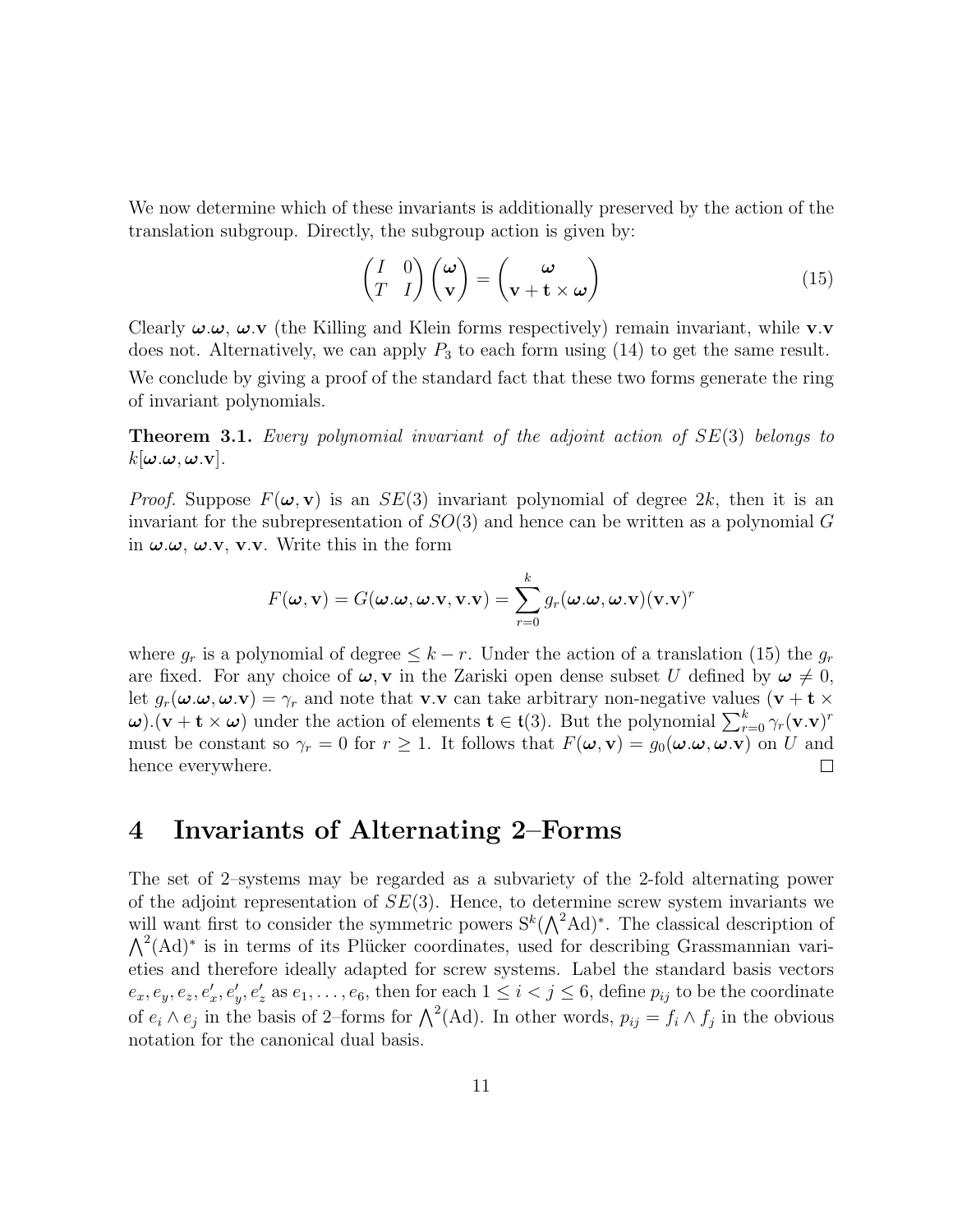Let  $P$  denote the antisymmetric matrix whose upper triangular entries are the Plücker coordinates  $p_{ij}$ . The action induced from the adjoint action for an element  $g \in SE(3)$ with  $\Omega = \text{Ad}(g)$  written in the form (11) is  $P \mapsto \Omega P \Omega^t$ . The corresponding  $\mathfrak{se}(3)$  action is

$$
P \mapsto \Phi P + P \Phi^t, \qquad \Phi \in \mathfrak{se}(3)
$$
 (16)

The aim of this section is to identify  $SE(3)$  invariants of the alternating 2–form representation using a variety of approaches.

#### 4.1 Invariants via the Killing and Klein forms

Selig [19] adapts the method of von Mises [24] to directly find invariants as coefficients of the determinant of a pencil of quadratics constructed from the basic Killing and Klein forms of Section 3. Explicitly, these quadratic forms can be represented by  $6\times6$  symmetric matrices

$$
Q_0 = \left(\begin{array}{cc} 0 & I_3 \\ I_3 & 0 \end{array}\right), \qquad Q_\infty = \left(\begin{array}{cc} -2I_3 & 0 \\ 0 & 0 \end{array}\right)
$$

Given a 2–system  $S$ , let  $s_1, s_2$  be basis of screws. Then we may form  $2 \times 2$  symmetric matrices

$$
\Upsilon_{\epsilon} = (\mathbf{s}_i^t Q_{\epsilon} \mathbf{s}_j), \quad \epsilon = 0, \infty
$$

Suppose that

$$
\det(\alpha \Upsilon_0 + \beta \Upsilon_\infty) = \alpha^2 j_1 + \alpha \beta j_2 + \beta^2 j_3
$$

then the expressions  $j_1, j_2, j_3$ , which are functions of the coordinates of the  $s_k$ , are invariants of pairs of screws under the adjoint action of  $SE(3)$ . Moreover they are relative invariants of the action on 2–screws, allowing for a change of basis. The same invariants may also be found from the coefficients of

$$
\det(A - \lambda Q_0 - \mu Q_{\infty}^*)
$$

where  $Q^*_{\infty} = Q_0 Q_{\infty} Q_0$  is the dual of  $Q_0$  and  $A = s_1 s_2^t - s_2 s_1^t$ . (This differs slightly from [19].) These three invariants are sufficient to distinguish all the broad classes of 2–systems in the Hunt–Gibson classification except IIB and IIC, though not the orbits. Selig gives explicit formulae in terms of the Plücker coordinates.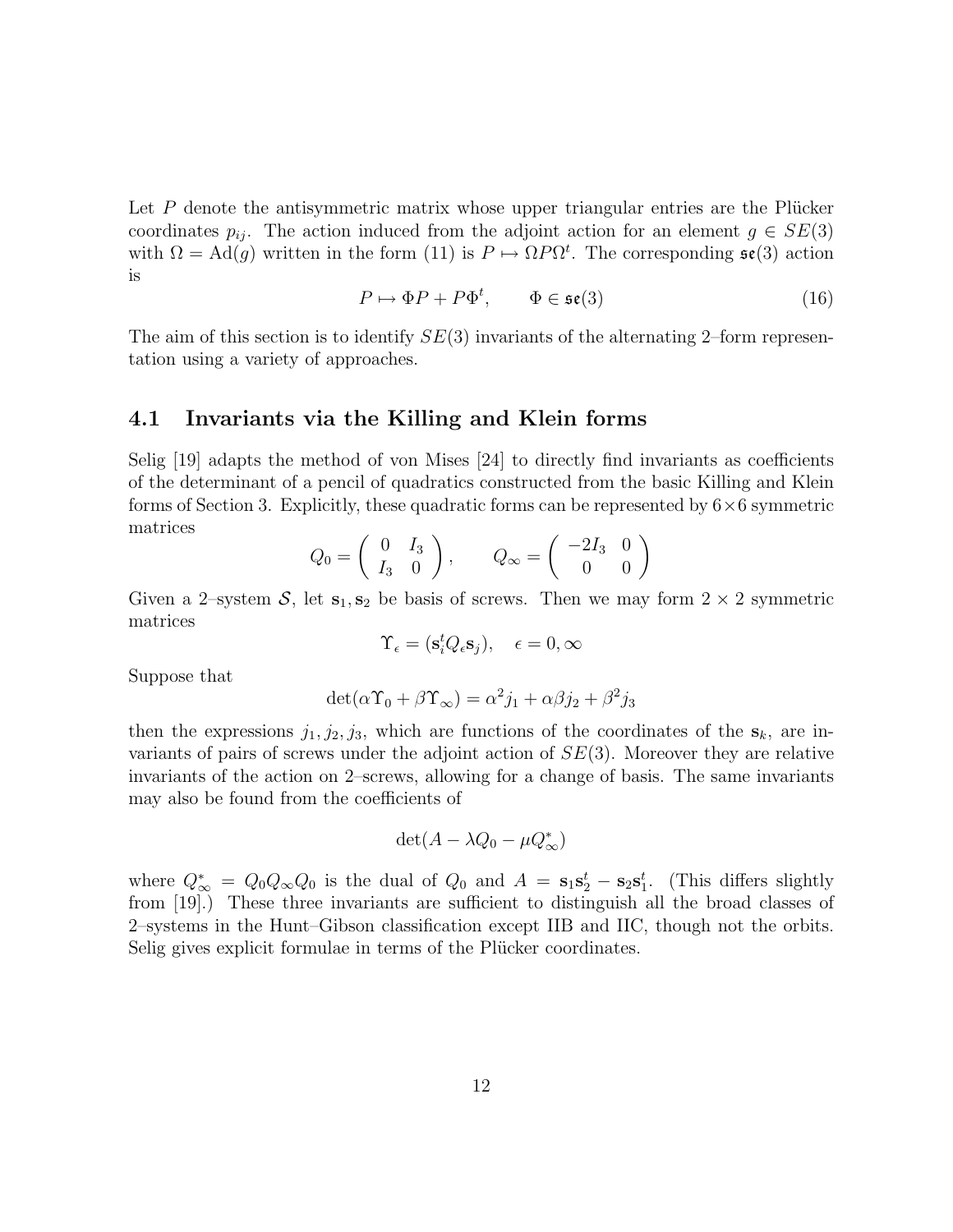### 4.2 SO(3) invariants

In view of the Section 3, an alternative approach would be to find first  $SO(3)$  invariants for the representation  $\bigwedge^2 (L_1 \oplus L_1)$ . Since  $\dim(L_1 \oplus L_1) = 6$ , this is a 15-dimensional space. From the identity (2) and  $\bigwedge^2 L_1 \cong L_1$ ,

$$
\Lambda^2(L_1 \oplus L_1) = (\Lambda^2 L_1 \otimes \Lambda^0 L_1) \oplus (\Lambda^1 L_1 \otimes \Lambda^1 L_1) \oplus (\Lambda^0 L_1 \otimes \Lambda^2 L_1)
$$
  
=  $L_1 \oplus (L_2 \oplus L_1 \oplus L_0) \oplus L_1.$  (17)

The decomposition tells us that the roots are  $\pm 2i$  once each,  $\pm i$  four times, and 0 five times. The Molien–Weyl Theorem can be used to determine the Hilbert series:

$$
H(k[\Lambda^{2}(L_{1} \oplus L_{1})]^{SO(3)}, t) = -\frac{1}{4\pi i} \oint_{|z|=1} \frac{(1-z)^{2} dz}{z^{2}(1-t)^{5}(1-tz)^{4}(1-tz^{-1})^{4}(1-tz^{2})(1-tz^{-2})}
$$
  
= 
$$
-\frac{1}{4\pi i(1-t)^{5}} \oint_{|z|=1} \frac{z^{4}(1-z)^{2} dz}{(1-tz)^{4}(z-t)^{4}(1-tz^{2})(z^{2}-t)}
$$
(18)

Maple was used to evaluate and sum the residues at  $z = t, \pm$ √ t and hence, after some manipulation of the denominator to express it in a correct form, to obtain a rational form and its series expansion:

$$
\frac{1+4t^3+14t^4+8t^5+4t^6+8t^7+14t^8+4t^9+t^{12}}{(1-t)(1-t^2)^7(1-t^3)^4}
$$
  
=1+t+8t^2+16t^3+58t^4+122t^5+334t^6+678t^7+1536t^8+2960t^9  
+5932t^{10}+10772t^{11}+19820t^{12}+O(t^{13}). (19)

The rational form indicates that there are 12 primary and  $\geq$  57 secondary invariants (though not necessarily of the degrees indicated by the rational form) while the coefficients of the series expansion give definitive dimensions for the space of homogeneous invariants in each degree.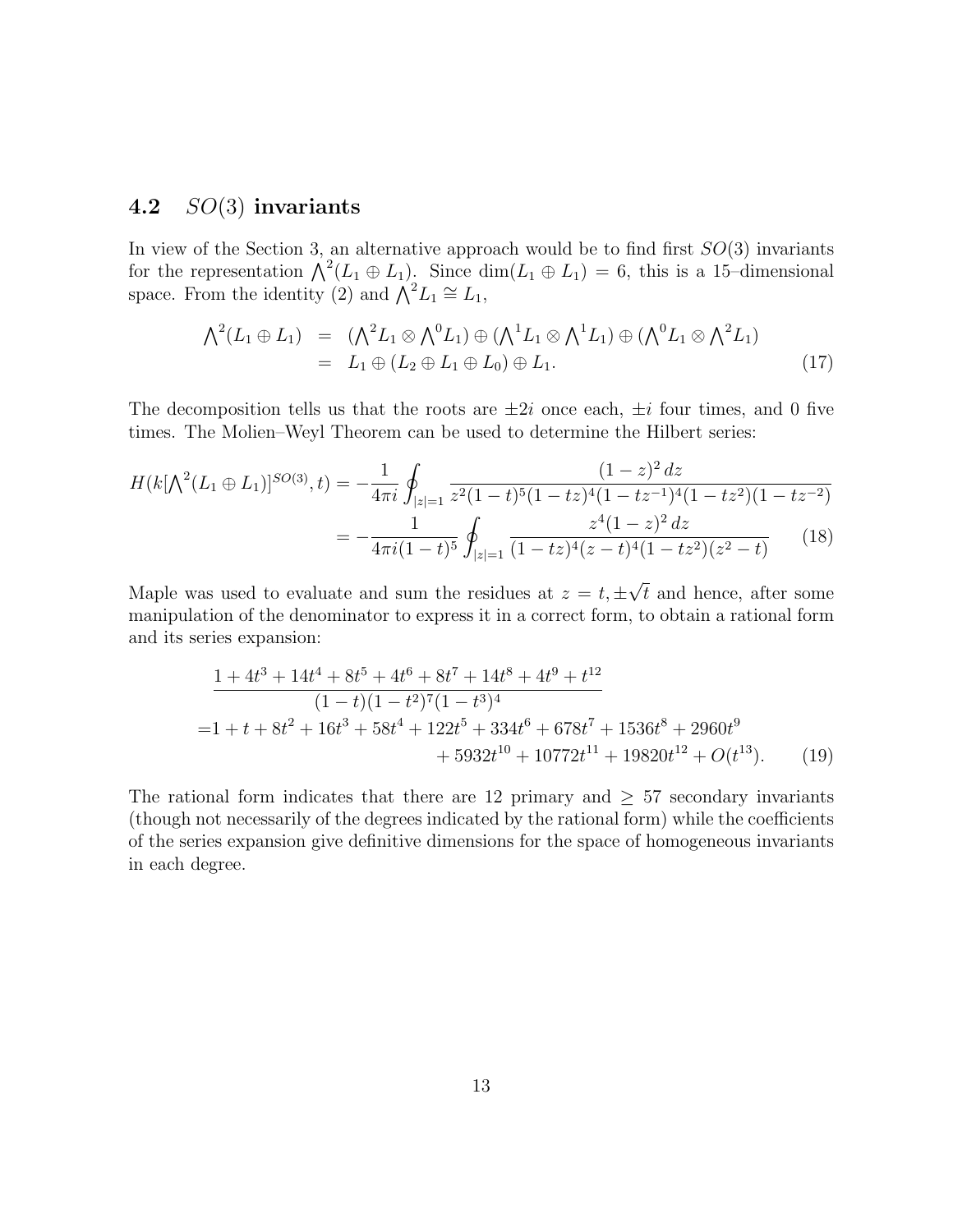### 4.3 Invariants via explicit decomposition of symmetric powers

A basis for  $\bigwedge^2 (L_1 \oplus L_1)^*$  can be constructed from the dual eigenvector bases for the two copies of  $L_1$ :  $f_+, f_0, f_-\text{ and } f'_+, f'_0, f'_-$ . Explicitly, denote the basis elements by

$$
a_{+} = f_{+} \wedge f_{0}, \qquad a_{0} = f_{+} \wedge f_{-}, \qquad a_{-} = f_{0} \wedge f_{0}
$$
  
\n
$$
b_{++} = f_{+} \wedge f'_{+}, \qquad b_{+0} = f_{+} \wedge f'_{0}, \qquad b_{+-} = f_{+} \wedge f'_{-}
$$
  
\n
$$
b_{0+} = f_{0} \wedge f'_{+}, \qquad b_{00} = f_{0} \wedge f'_{0}, \qquad b_{0-} = f_{0} \wedge f'_{-}
$$
  
\n
$$
b_{-+} = f_{-} \wedge f'_{+}, \qquad b_{-0} = f_{-} \wedge f'_{0}, \qquad b_{--} = f_{-} \wedge f'_{-}
$$
  
\n
$$
c_{+} = f'_{+} \wedge f'_{0}, \qquad c_{0} = f'_{+} \wedge f'_{-}, \qquad c_{-} = f'_{0} \wedge f'_{0}
$$
  
\n(20)

It is straightforward to determine the action of elements of  $\mathfrak{se}(3)$  on this basis. However the basis elements  $b_{ij}$  do not respect the decomposition into irreducible components. Such a basis can be found by choosing a highest weight eigenvector in each component and applying the ladder operator  $J_-\$ as given in Table 1. Conversions between expressions in terms of  $a_i$ ,  $b_{ij}$ ,  $c_i$  and those in terms of Plücker coordinates can be made using (5).

| eigenvalue $\parallel L_1 \parallel$ |  |                                                                                                                                                                                                                                                                                                                                                                              |                |
|--------------------------------------|--|------------------------------------------------------------------------------------------------------------------------------------------------------------------------------------------------------------------------------------------------------------------------------------------------------------------------------------------------------------------------------|----------------|
| 2i                                   |  |                                                                                                                                                                                                                                                                                                                                                                              |                |
|                                      |  |                                                                                                                                                                                                                                                                                                                                                                              |                |
| $\theta$                             |  |                                                                                                                                                                                                                                                                                                                                                                              | c <sub>0</sub> |
|                                      |  |                                                                                                                                                                                                                                                                                                                                                                              | $c_{-}$        |
|                                      |  | $\begin{array}{c c c} & b_{+0}+b_{0+} & b_{+0}-b_{0+} \\ & b_{00}+b_{+-}+b_{-+} & b_{+-}-b_{-+} \\ & 3b_{0-}+3b_{-0} & b_{0-}-b_{-0} \\ & 6b_{--} & & \end{array} \Bigg  \begin{array}{c} b_{+0}-b_{0+} & b_{00}-b_{+-}-b_{-+} \\ & b_{00}-b_{+-}-b_{-+} \\ & 0 & 0 \\ \end{array} \Bigg  \begin{array}{c} b_{-0} & b_{-0} & b_{-0} \\ & b_{-0} & b_{-0} \\ & 0 & 0 \\ \end$ |                |

Table 1: Generators for the components of  $\bigwedge^2 (L_1 \oplus L_1)$ 

The decomposition (17) shows that there is a linear  $SO(3)$  invariant. From Table 1, we see that this is

$$
i_1 = b_{00} - b_{+-} - b_{-+}
$$
  
= (-2ie<sub>z</sub>)  $\wedge$  (-2ie'<sub>z</sub>) - (ie<sub>x</sub> + e<sub>y</sub>)  $\wedge$  (-2ie'<sub>x</sub> + 2e'<sub>y</sub>) - (-2ie<sub>x</sub> + 2e<sub>y</sub>)  $\wedge$  (ie'<sub>x</sub> + e'<sub>y</sub>)  
= -4(e<sub>x</sub>  $\wedge$  e'<sub>x</sub> + e<sub>y</sub>  $\wedge$  e'<sub>y</sub> + e<sub>z</sub>  $\wedge$  e'<sub>z</sub>)  
= p<sub>14</sub> + p<sub>25</sub> + p<sub>36</sub>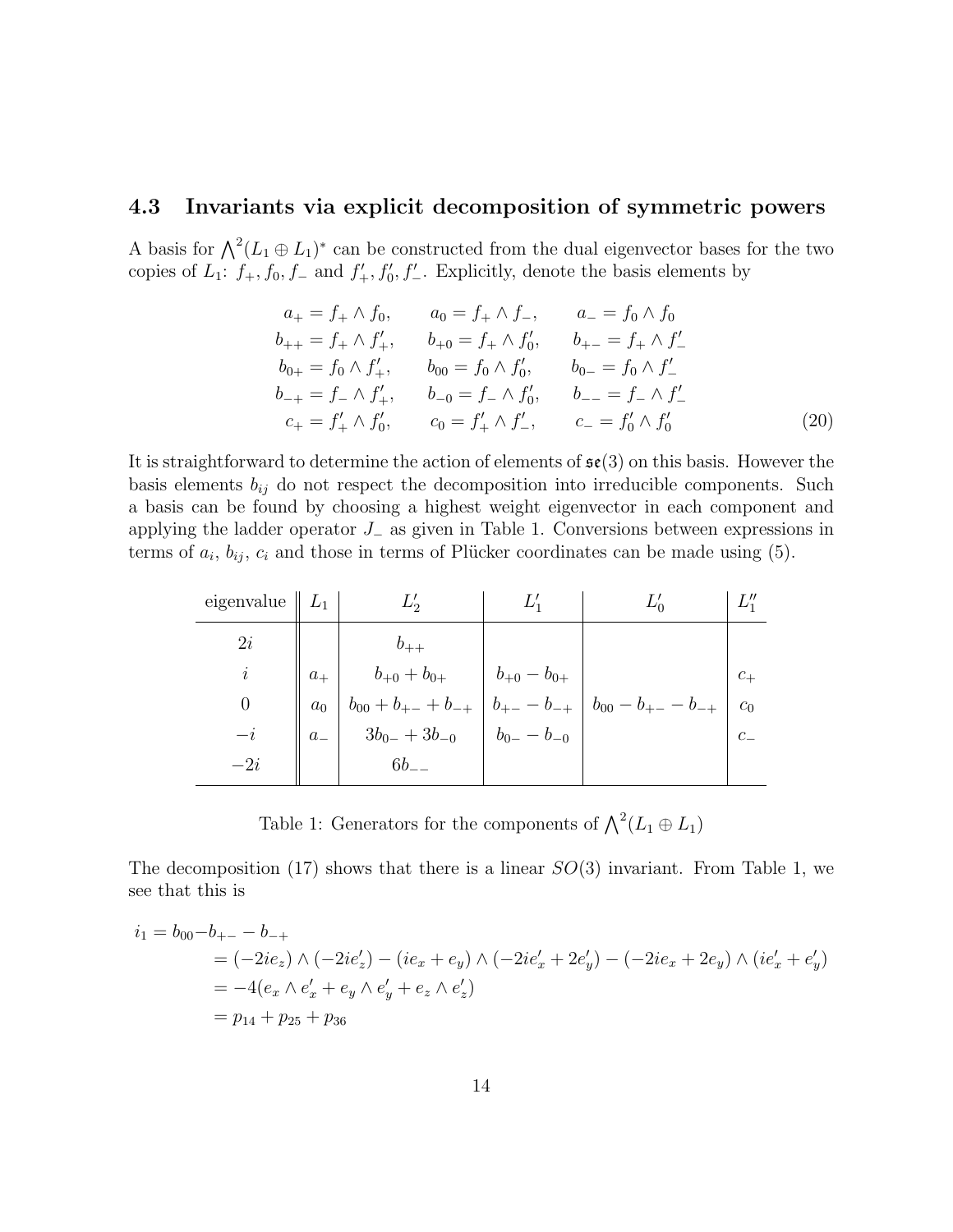In principle, the Theorem  $2.2(c)$  together with the decomposition  $(17)$  could be used to give more precise information about where the invariants come from. However it has not, to date, proved possible to obtain a usable form of the series using Maple. It is possible to look for higher degree invariants by decomposing the symmetric powers  $S^d(\bigwedge^2(L_1 \oplus L_1))$ . In general:

$$
S^{d}\bigwedge^{2}(L_{1}\oplus L_{1})\cong S^{d}(L_{1}\oplus (L_{2}\oplus L_{1}\oplus L_{0})\oplus L_{1})
$$
  
= 
$$
\bigoplus_{\sum_{j=1}^{5}i_{j}=d}S^{i_{1}}L_{1}\otimes S^{i_{2}}L_{2}\otimes S^{i_{3}}L_{1}\otimes S^{i_{4}}L_{0}\otimes S^{i_{5}}L_{1}
$$
 (21)

The decomposition of the symmetric powers of  $L_1$  was noted above (6). We are not aware of a comparable formula for  $L_2$  but explicit enumeration in terms of a basis for  $L_2$  gives:

$$
S^2L_2 \cong L_4 \oplus L_2 \oplus L_0
$$
  
\n
$$
S^3L_2 \cong L_6 \oplus L_4 \oplus L_3 \oplus L_2 \oplus L_0
$$
  
\n
$$
S^4L_2 \cong L_8 \oplus L_6 \oplus L_5 \oplus 2L_4 \oplus 2L_2 \oplus L_0
$$
  
\n
$$
S^5L_2 \cong L_{10} \oplus L_8 \oplus L_7 \oplus 2L_6 \oplus L_5 \oplus 2L_4 \oplus L_3 \oplus 2L_2 \oplus L_0
$$
  
\n
$$
S^6L_2 \cong L_{12} \oplus L_{10} \oplus L_9 \oplus 2L_8 \oplus L_7 \oplus 3L_6 \oplus L_5 \oplus 3L_4 \oplus L_3 \oplus 2L_2 \oplus 2L_0
$$
 (22)

So for  $d = 2$ , equations (8), (21) and (22) give:

$$
S^{2} \Lambda^{2}(L_{1} \oplus L_{1}) \cong S^{2} L_{2} \oplus 3S^{2} L_{1} + 3(S^{1} L_{1} \otimes S^{1} L_{1}) + S^{2} L_{0}
$$
  
\n
$$
\cong (L_{4} \oplus L_{2} \oplus L_{0}) + 3(L_{2} \oplus L_{0}) + 3(L_{2} \oplus L_{1} \oplus L_{0}) \oplus L_{0}
$$

from which it is evident that there are exactly 8 quadratic invariants, one of which, corresponding to the final component, is  $i_1^2$ . The remaining 7 can be found by taking linear combinations  $\sum a_i\beta_i$  of appropriate subsets of the basis elements from Table 1 and solving for  $J_{-}(\sum a_i \beta_i) = 0$ . This gives:

$$
i_2 = a_0^2 - 2a_+a_-\n i_3 = (b_{+-} - b_{-+})^2 - 2(b_{+0} - b_{0+})(b_{0-} - b_{-0})\n i_4 = c_0^2 - 2c_+c_-\n i_5 = a_0(b_{+-} - b_{-+}) - a_-(b_{+0} - b_{0+}) - a_+(b_{0-} - b_{-0})\n i_6 = a_0c_0 - a_+c_- - a_-c_+\n i_7 = (b_{+-} - b_{-+})c_0 - (b_{+0} - b_{0+})c_- - (b_{0-} - b_{-0})c_+\n i_8 = (2b_{00} + b_{+-} + b_{-+})^2 - 6(b_{+0} + b_{0+})(b_{0-} + b_{-0}) + 12b_{++}b_-
$$
\n(23)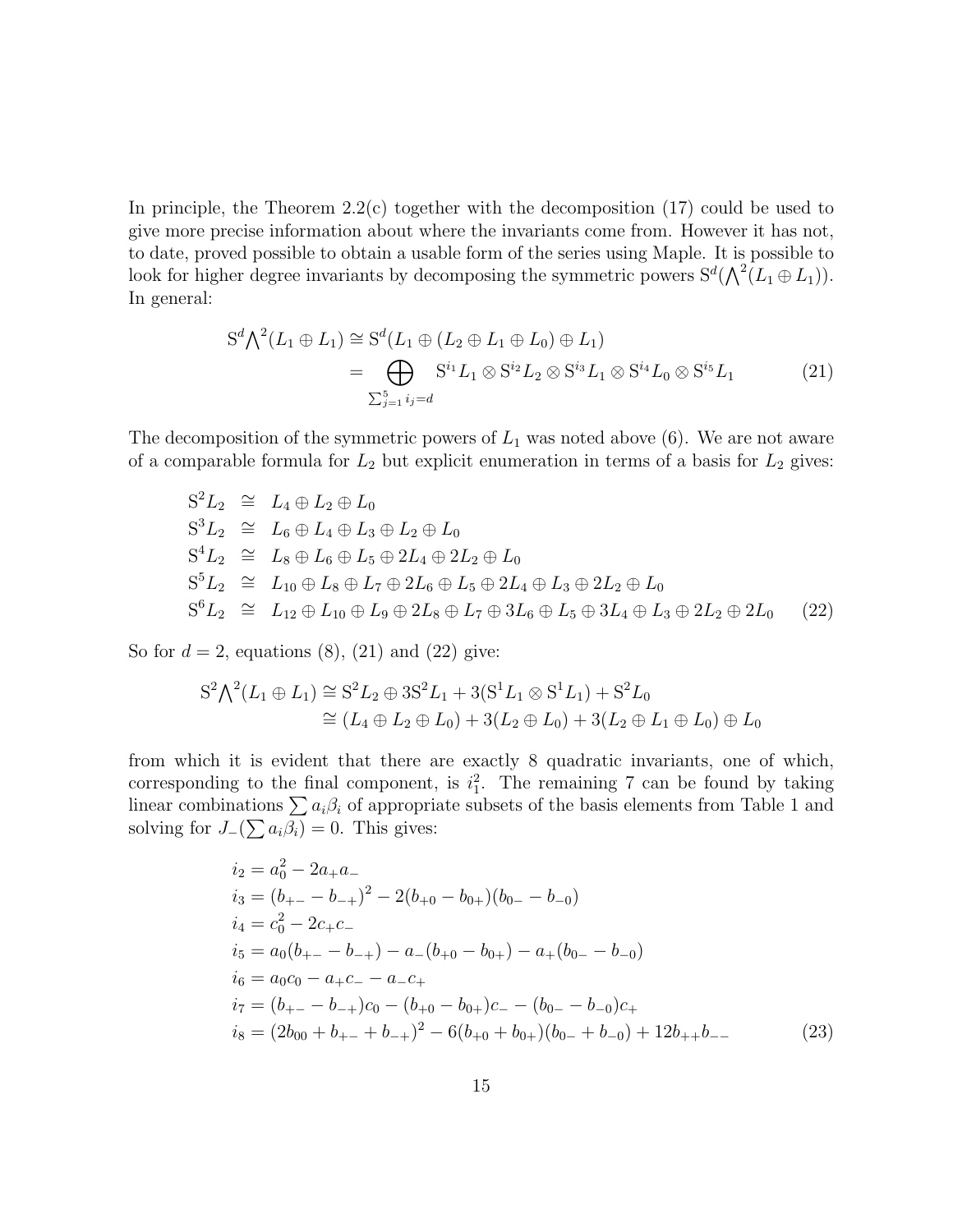A similar decomposition for  $S^3 \Lambda^2 (L_1 \oplus L_1)$  shows that it has 16 trivial factors. Since there are 8 ( $i_1^3$  and  $i_1i_m$ ,  $m = 2, \ldots, 8$ ) derived from lower degree invariants, this concurs with there being 4 primary and 4 secondary cubic invariants.

However, the decomposition is *not* preserved by the action of the translations in  $SE(3)$ . Using the additional elements  $P_+, P_3, P_-$  in  $\mathfrak{se}(3)$  (sending  $e_i$ s to  $e'_j$ s), clearly the components  $L''_1$ ,  $(L'_2 \oplus L'_1 \oplus L'_0) \oplus L''_1$  are invariant but do not have invariant complements. In particular, there is no linear  $SE(3)$  invariant. Invariants of  $SE(3)$  are explored further below.

### 4.4 Invariants via characteristics of the Plücker matrix

Partition P using  $3 \times 3$  matrices A, B, C with A, C antisymmetric—this reflects the decomposition (17). Then the actions of the rotations and translations are given by:

$$
\begin{pmatrix} R & 0 \\ 0 & R \end{pmatrix} \begin{pmatrix} A & B \\ -B^t & C \end{pmatrix} \begin{pmatrix} R^t & 0 \\ 0 & R^t \end{pmatrix} = \begin{pmatrix} RAR^t & RBR^t \\ -RB^tR^t & RCR^t \end{pmatrix}
$$
(24)

$$
\begin{pmatrix} I & 0 \ T & I \end{pmatrix} \begin{pmatrix} A & B \ -B^t & C \end{pmatrix} \begin{pmatrix} I & -T \ 0 & I \end{pmatrix} = \begin{pmatrix} A & -AT + B \ TA - B^t & -TAT + B^tT + TB + C \end{pmatrix}
$$
(25)

It is clear from (24), using the defining property  $RR<sup>t</sup> = I$ , that we can derive  $SO(3)$ polynomial invariants from the coefficients of the characteristic polynomials of  $A, B, C$ and their combinations. The following procedure is followed at each degree d:

- (a) determine the set  $\Lambda_d$  of all degree d products of invariants of degree  $d$
- (b) determine any syzygies (linear dependencies) among these invariant products; in view of the theoretical form  $(9)$  this is only required for d even
- (c) determine any linear dependencies among the syzygies and hence the dimension  $\lambda_d$ of the space of invariants spanned by  $\Lambda_d$
- (d) the difference between the coefficient  $\dim k[V]_d^G$  of the Hilbert series and  $\lambda_d$  is the number of new invariants of degree  $D$  required; search for these among the coefficients of characteristic polynomials of products of  $X = A, B, B^t, C$ . Note that by the Cayley–Hamilton Theorem, any invariant involving  $X^3$  can be written in terms of lower degree invariants.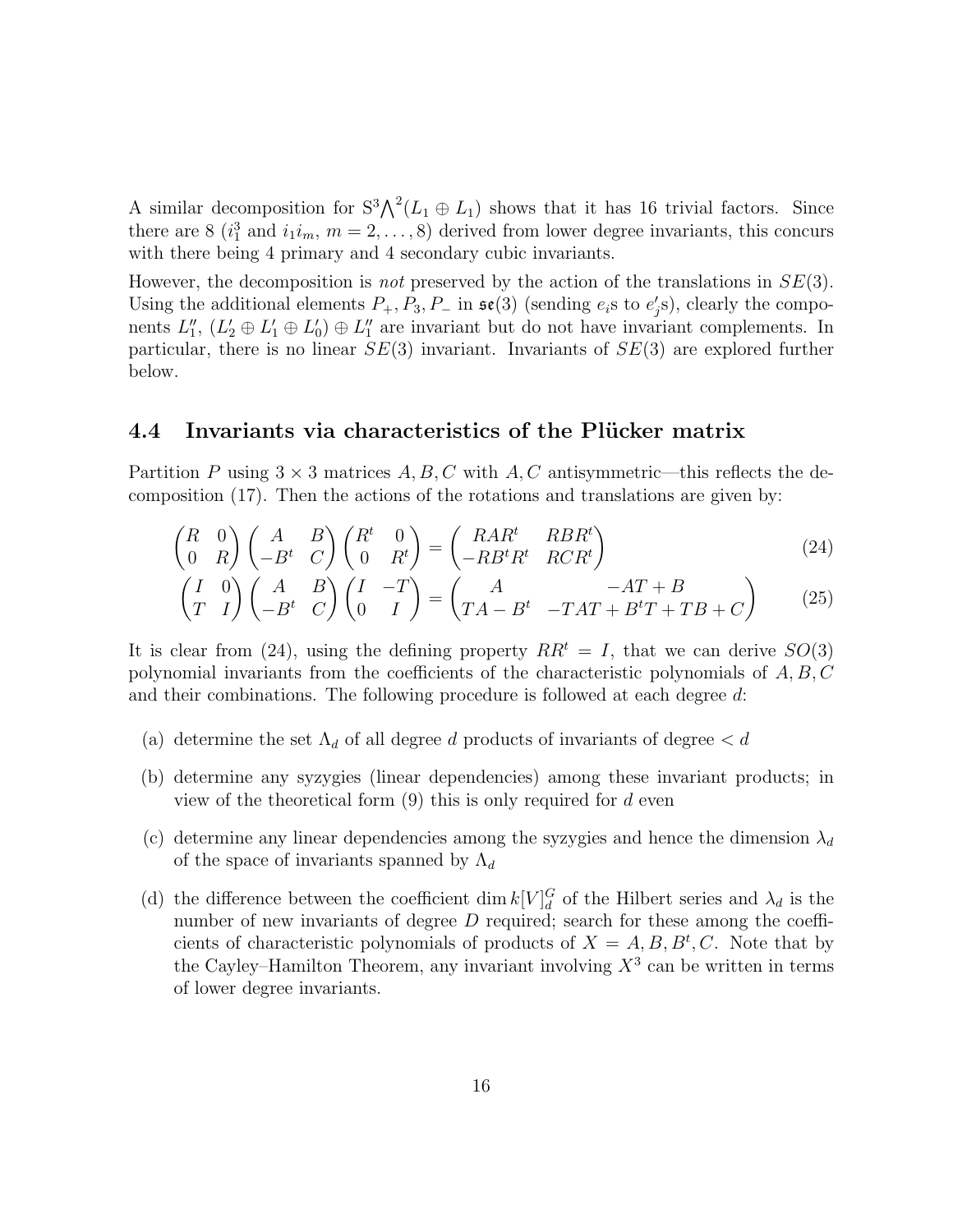Explicitly we can generate the following linear and quadratic invariants (where  $\chi_1$  denotes the coefficient of the linear term in the characteristic polynomial and tr the trace):

$$
T_1 = \text{tr}(B) = p_{14} + p_{25} + p_{36}
$$
  
\n
$$
T_2 = \chi_1(A) = p_{12}^2 + p_{13}^2 + p_{23}^2
$$
  
\n
$$
T_3 = \chi_1(B) = p_{14}p_{25} + p_{14}p_{36} + p_{25}p_{36} - p_{26}p_{35} - p_{24}p_{15} - p_{34}p_{16}
$$
  
\n
$$
T_4 = \chi_1(C) = p_{45}^2 + p_{46}^2 + p_{56}^2
$$
  
\n
$$
T_5 = \text{tr}(AB) = p_{12}p_{24} + p_{13}p_{34} + p_{23}p_{35} - p_{12}p_{15} - p_{13}p_{16} - p_{23}p_{36}
$$
  
\n
$$
T_6 = \text{tr}(AC) = -2p_{12}p_{45} - 2p_{13}p_{46} - 2p_{23}p_{56}
$$
  
\n
$$
T_7 = \text{tr}(BC) = p_{24}p_{45} + p_{34}p_{46} + p_{35}p_{56} - p_{15}p_{45} - p_{16}p_{46} - p_{26}p_{56}
$$
  
\n
$$
T_8 = \text{tr}(BB^t) = p_{14}^2 + p_{15}^2 + p_{16}^2 + p_{24}^2 + p_{25}^2 + p_{26}^2 + p_{34}^2 + p_{35}^2 + p_{36}^2
$$
(26)

To the quadratics we can add the following linearly independent higher-order invariants:

Degree 3 
$$
\mathcal{I}_9 = \det B
$$
,  
\n $\mathcal{I}_{10} = \text{tr}(AB^2)$ ,  $\mathcal{I}_{11} = \text{tr}(ABC)$ ,  $\mathcal{I}_{12} = \text{tr}(CBA)$ ,  $\mathcal{I}_{13} = \text{tr}(B^2C)$   
\n $\mathcal{I}_{14} = \text{tr}(A^2B)$ ,  $\mathcal{I}_{15} = \text{tr}(B^2B^t)$ ,  $\mathcal{I}_{16} = \text{tr}(BC^2)$   
\nDegree 4  $\mathcal{I}_{17} = \chi_1(AB)$ ,  $\mathcal{I}_{18} = \chi_1(BC)$ ,  $\mathcal{I}_{19} = \chi_1(BB^t)$   
\n $\mathcal{I}_{20} = \text{tr}(A^2BB^t)$ ,  $\mathcal{I}_{21} = \text{tr}(BB^tC^2)$   
\n $\mathcal{I}_{22} = \text{tr}(AB^2B^t)$ ,  $\mathcal{I}_{23} = \text{tr}(ABB^tB)$ ,  $\mathcal{I}_{24} = \text{tr}(B^2BC)$ ,  $\mathcal{I}_{25} = \text{tr}(BB^tBC)$   
\n $\mathcal{I}_{26} = \text{tr}(A^2BC)$ ,  $\mathcal{I}_{27} = \text{tr}(ABC^2)$   
\n $\mathcal{I}_{28} = \text{tr}(ABB^tC)$ ,  $\mathcal{I}_{29} = \text{tr}(ABCB)$ ,  $\mathcal{I}_{30} = \text{tr}(ABCB^t)$   
\nDegree 5  $\mathcal{I}_{31} = \text{tr}(AB^2B^tA)$ ,  $\mathcal{I}_{32} = \text{tr}(CB^2B^tC)$ ,  $\mathcal{I}_{33} = \text{tr}(AB^2B^tB)$   
\n $\mathcal{I}_{34} = \text{tr}(B^2B^tBC)$ ,  $\mathcal{I}_{35} = \text{tr}(AB^2B^tC)$ ,  $\mathcal{I}_{36} = \text{tr}(ABB^tBC)$   
\n $\mathcal{I}_{37} = \text{tr}(ABABC)$ ,  $\mathcal{I}_{38} = \text{tr}(ABCBC)$ 

Note that there are no syzygies of degree 4 so that the linear and quadratic invariants are all primary. However for  $d = 6$ , there are 340 invariants generated by products of  $I_1-I_{38}$ , and step (b) in the procedure reveals 16 syzygies with one linear relation among them, so that  $\lambda_6 = 340 - 16 + 1 = 325$ . Therefore, one would expect from the Molien–Weyl series (19) to find a further 9 new invariants of degree 6.

However it should be noted that a slightly different approach yielded an apparently incompatible result. By building the invariants from traces of products alone, a similar set of 38 independent invariants was found, with 16 syzygies having no linear relations among them. This conflict remains to be resolved.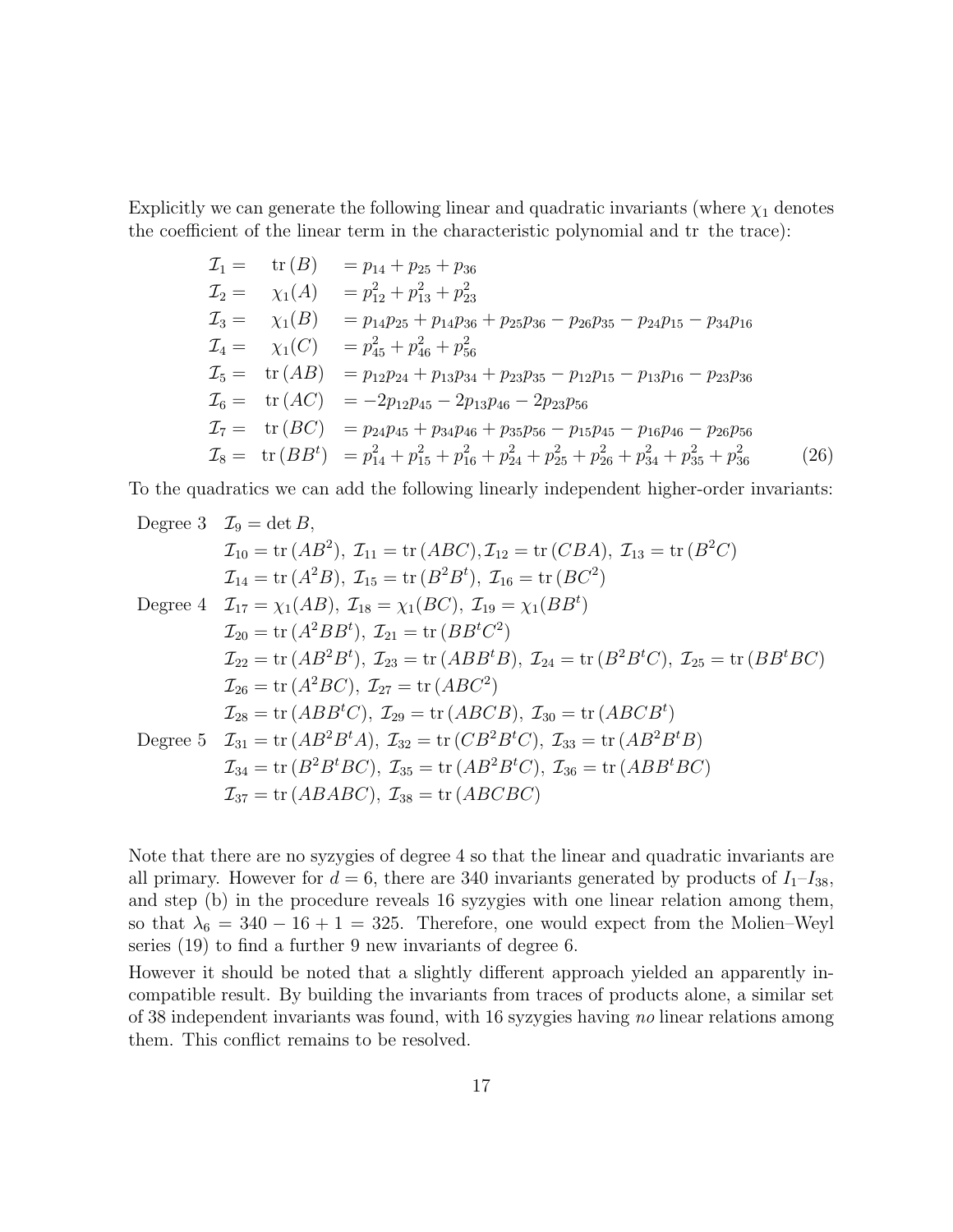### 4.5  $SE(3)$  invariants

It is now possible to determine which of the  $SO(3)$  invariants are also  $SE(3)$  invariants, by applying  $P_3$  as a filter. There is of course a relation between the characteristic polynomial invariants of Section 4.4 and those found by direct decomposition in Section 4.3. Explicitly, the invariants  $i_1, \ldots, i_8$  are, up to scalar multiples, respectively:

$$
\mathcal{I}_1,\mathcal{I}_2,\mathcal{I}_8+2\mathcal{I}_3+\mathcal{I}_1^2,\mathcal{I}_4,\mathcal{I}_5,\mathcal{I}_6,\mathcal{I}_7,\mathcal{I}_8-2\mathcal{I}_3+\mathcal{I}_1^2
$$

Similarly, the invariants can be related to those of Selig in Section 4.1, which are already known to be  $SE(3)$  invariants, as follows:

$$
j_1 = 2\mathcal{I}_3 - 2\mathcal{I}_6 - \mathcal{I}_1^2
$$
,  $j_2 = 4\mathcal{I}_5$ ,  $j_3 = -2\mathcal{I}_2$ .

This shows that some care is needed in determining which  $SO(3)$  invariants are  $SE(3)$ invariants—they may arise as linear combinations of a given basis of  $SO(3)$  invariants of a fixed degree.

Application of the  $P_3$  filter suggest that there are in fact 4 quadratic  $SE(3)$  invariants. Further work is required to clarify these results.

# References

- [1] Ball, R. S., A Treatise on the Theory of Screws, Cambridge University Press, Cambridge, 1998
- [2] Davidson J. K. and Hunt, K. H. Robots and Screw Theory, Oxford UP, Oxford, 2004
- [3] Donelan, P. S. and Gibson, C. G., First–Order Invariants of Euclidean Motions, Acta Applicandae Mathematicae 24 (1991) 233–251
- [4] Donelan, P. S. and Gibson, C. G., On the Hierarchy of Screw Systems, Acta Applicandae Mathematicae, 32 (1993) 267–296
- [5] Fulton, W. and Harris, J., Representation Theory, Springer, New York, 1991
- [6] Gel'fand, I. M., The Center of an Infinitesimal Group Ring, Mat. Sbornik, 26 (1950) 103–112
- [7] Gibson, C. G. and Hunt, K. H., Geometry of Screw Systems I & II, Mechanism and Machine Theory, 25 (1990) 1–27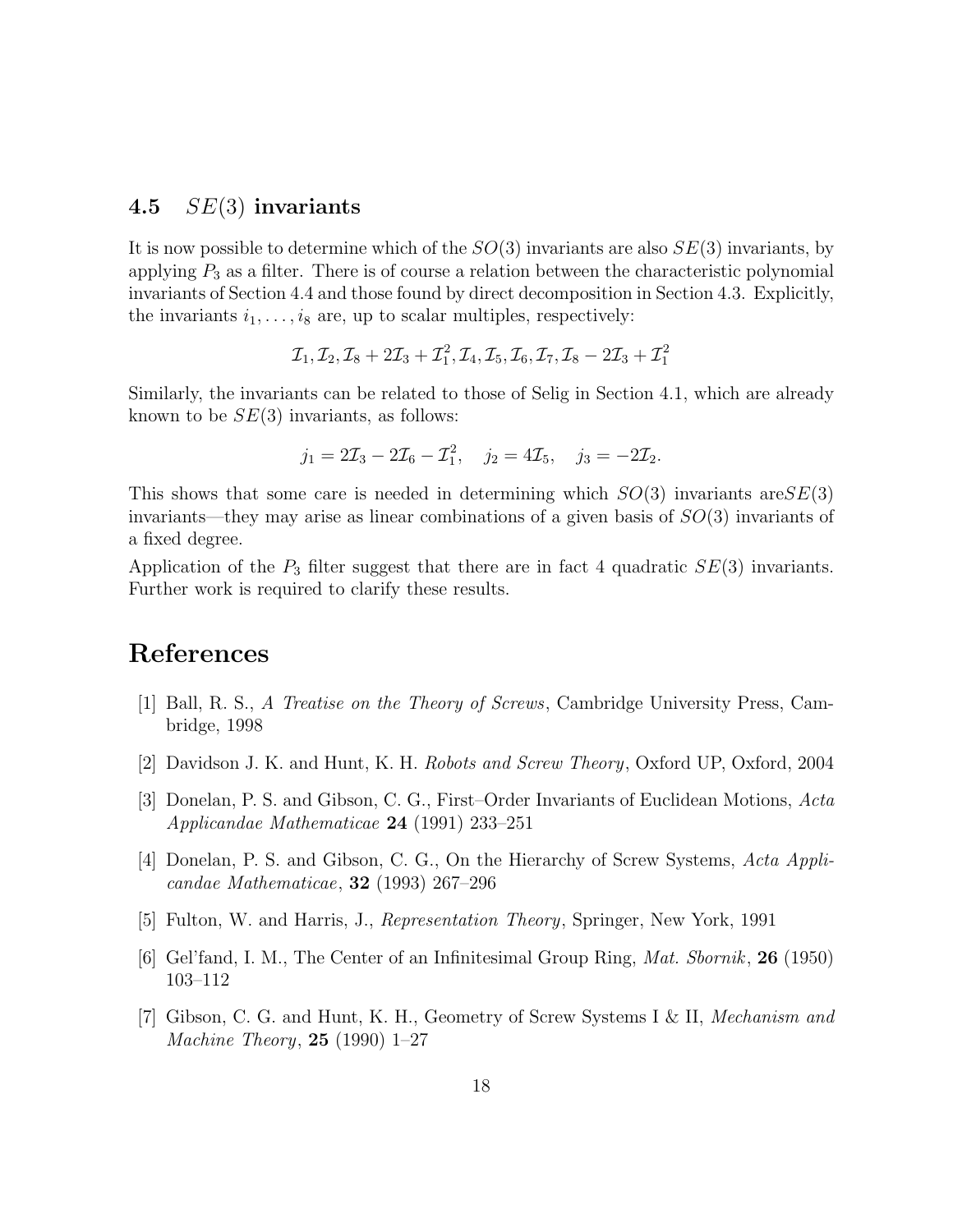- [8] Goodman, R. and Wallach, N. R., Representations and Invariants of the Classical Groups, Cambridge UP, Cambridge, 1998
- [9] Guillemin, V. and Sternberg, S., The Moment Mapping and Collective Motion, Ann. Phys., 127 (1980) 220–253
- [10] Hilbert, D., Theory of Algebraic Invariants, Cambridge University Press, Cambridge, 1993
- [11] Hochster, M. and Roberts, J. L., Rings of invariants of reductive groups acting on regular rings are Cohen–Macaulay, Adv. Math., 13 (1974) 115–175
- [12] Hunt, K. H. Kinematic Geometry of Mechanisms, Clarendon Press, Oxford, 1978
- [13] Inonu, E. and Wigner, E. P., On the Contraction of Groups and Their Representations, Proc. Nat. Acad. Sci. USA, 39 (1953) 510–524
- [14] King, R. C. and Welsh, T. A., Qubits and Invariant Theory, J. Physics: Conference Series, 30 (2006) 1–8
- [15] Olver, P., Classical Invariant Theory, CUP, Cambridge, 1999
- [16] Panyushev, D. I., Semi-Direct Products of Lie Algebras, Their Invariants and Representations, arXiv:math.AG/0506579
- [17] Perroud, M., The Fundamental Invariants of Inhomogeneous Classical Groups, J. Math. Phys., 24 (1983) 1381–1391
- [18] Rosen, J., Construction of Invariants for Lie Algebras of Inhomogeneous Pseudo-Orthogonal and Pseudo-Unitary Groups, J. Math. Phys., 9 (1968) 1305–1307
- [19] Selig, J., Geometric Fundamentals of Robotics, Springer, New York, 2005
- [20] Selig, J. and Ding, X., Structure of the Spatial Stiffness Matrix, Int. J. Robotics and Automation, 17 (2002) 1–16
- [21] Springer, T. A., Invariant Theory, Lecture Notes in Mathematics 585, Springer, New York, 1977
- [22] Sturmfels, B., Algorithms in Invariant Theory, Springer Verlag, New York, 1993
- [23] Takiff, S. J., Invariant Polynomials on Lie Algebras of Inhomogeneous Unitary and Special Orthogonal Groups, Trans. American Math. Soc., 170 (1972) 221–230